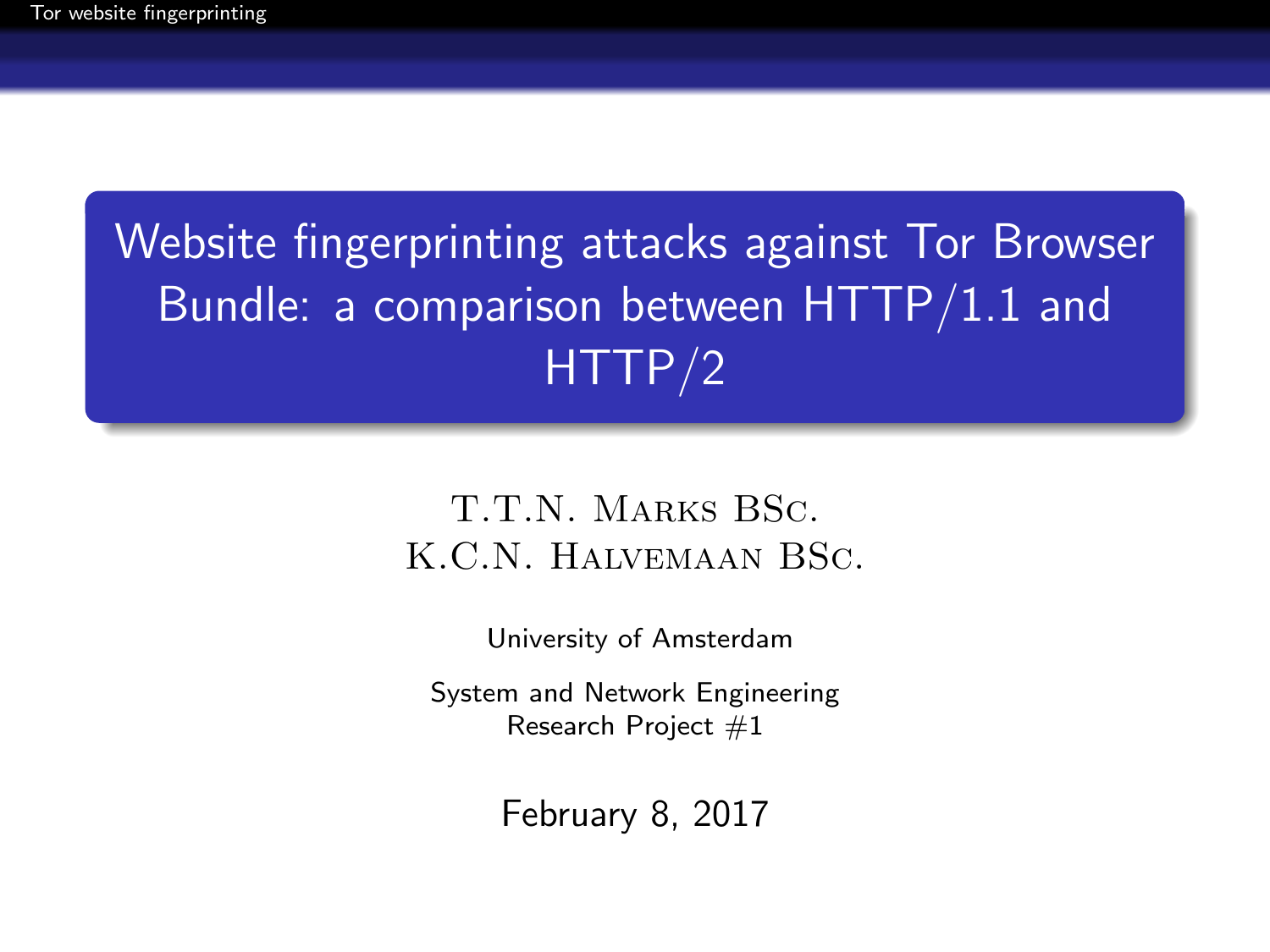## **Overview**



- [Research questions](#page-4-0)
- $\bullet$  [HTTP/2](#page-5-0)
- [How does Tor work?](#page-6-0)
- **[Related work](#page-8-0)**

### 3 [Method](#page-14-0)

- [URLs](#page-16-0)
- [Scraping with TBB](#page-17-0)
- [Problems after scraping](#page-18-0)
- [Converting packet captures to traces](#page-19-0)
- **•** [Training the SVM](#page-20-0)
- **[Results](#page-21-0)**
- 5 [Conclusion](#page-24-0)
- 6 [Discussion & Future work](#page-25-0)
	- **[References](#page-28-0)**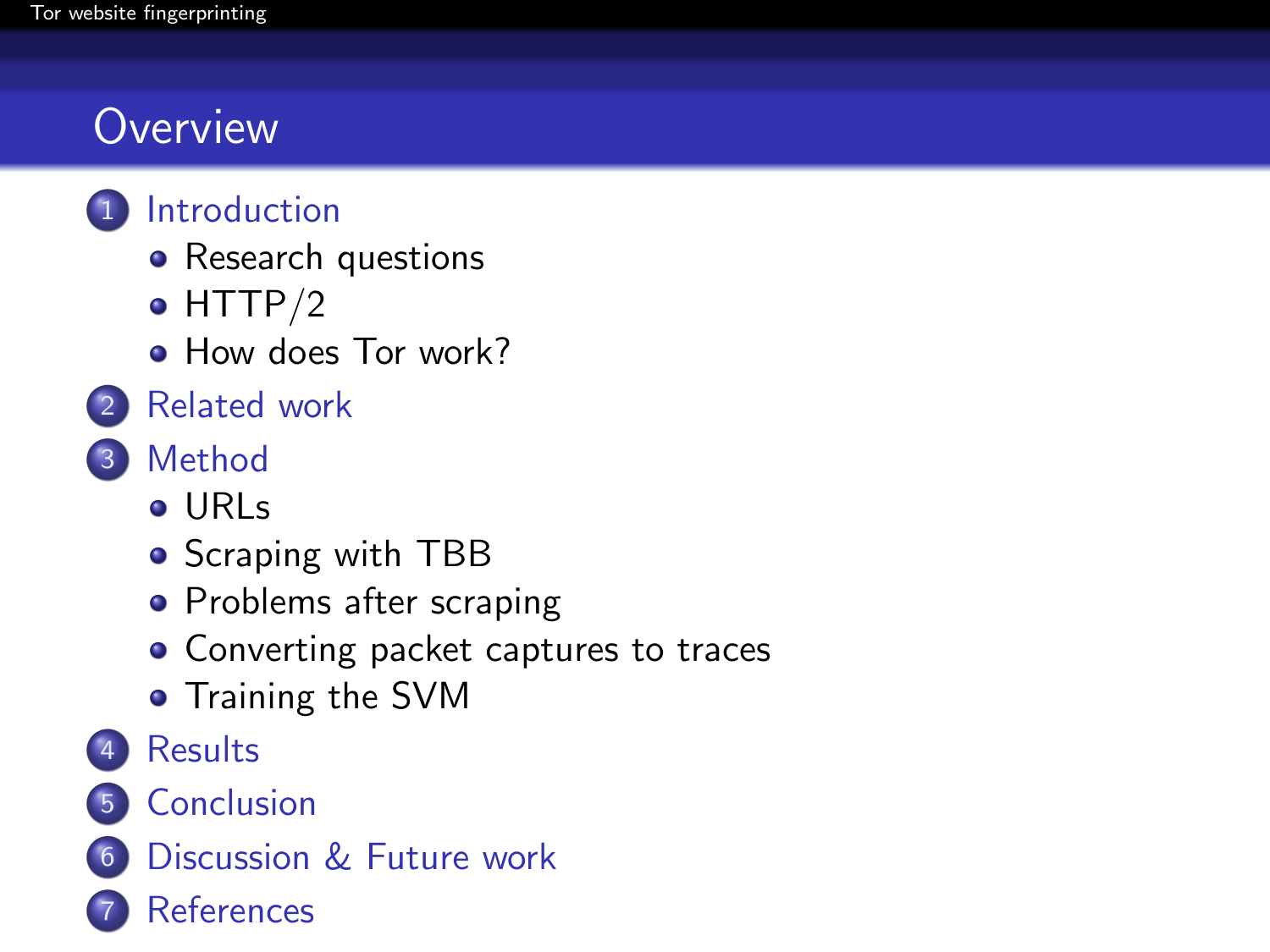### <span id="page-2-0"></span>Introduction

- **1 Tor:** The second generation onion router
- <sup>2</sup> "Tor is free software and an open network that helps you defend against traffic analysis, a form of network surveillance that threatens personal freedom and privacy, confidential business activities and relationships, and state security."<sup>1</sup>
- <sup>3</sup> Often used as part of the Tor Browser Bundle (TBB).

 $^1$ <https://www.torproject.org/>, retrieved on 2017-02-02.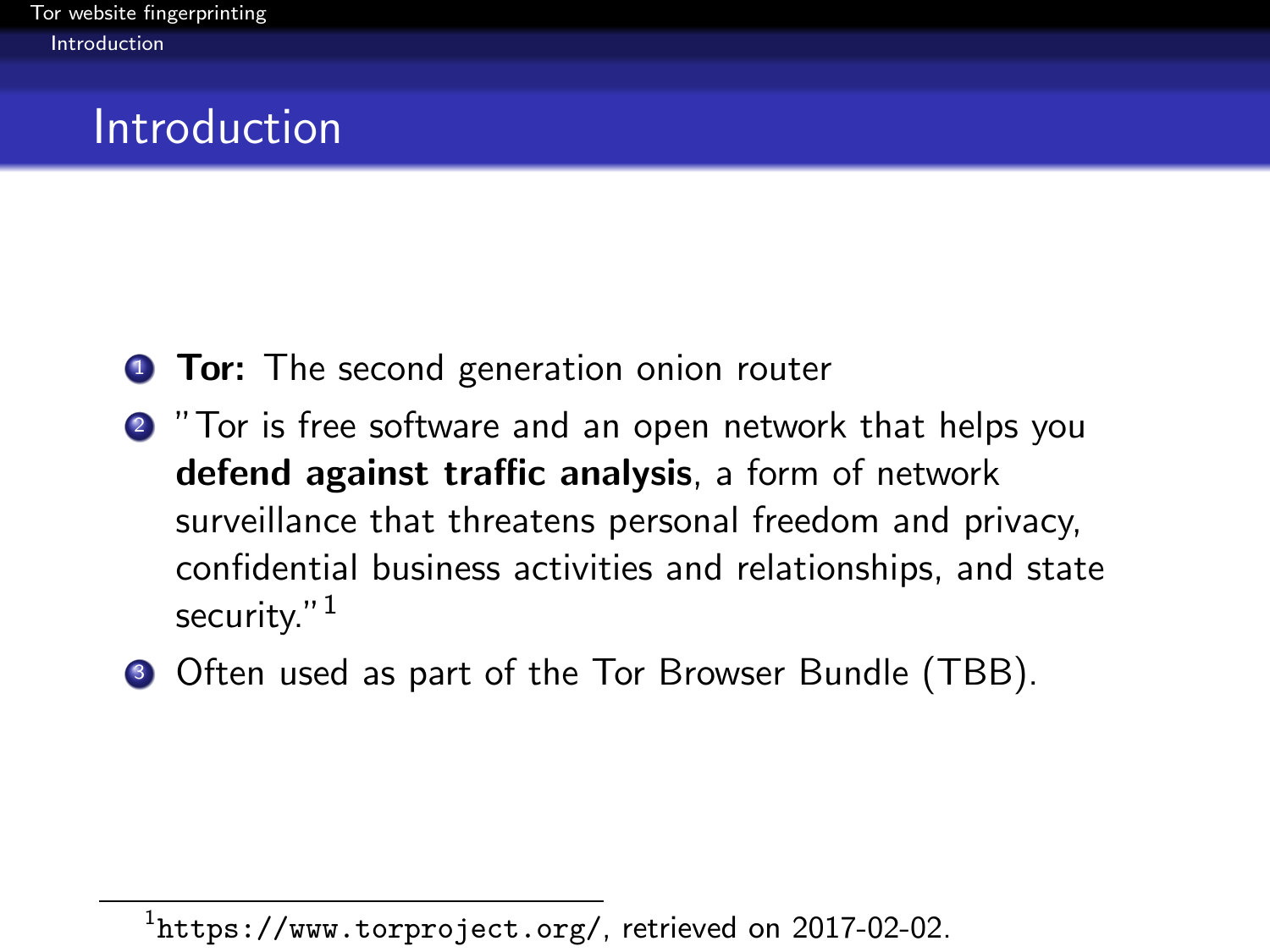### <span id="page-3-0"></span>Problem statement

- <sup>1</sup> Website fingerprinting possible despite encryption and obfuscation techniques.
- **2** An eavesdropper might learn which website you have visited based on the meta data of the encrypted TCP/IP stream.
- $\bullet$  The web is moving from HTTP/1.1 to HTTP/2, what does this mean for website fingerprinting?
- <sup>4</sup> HTTP/2 still disabled in the TBB by default because code is not audited and possible security implications are unclear.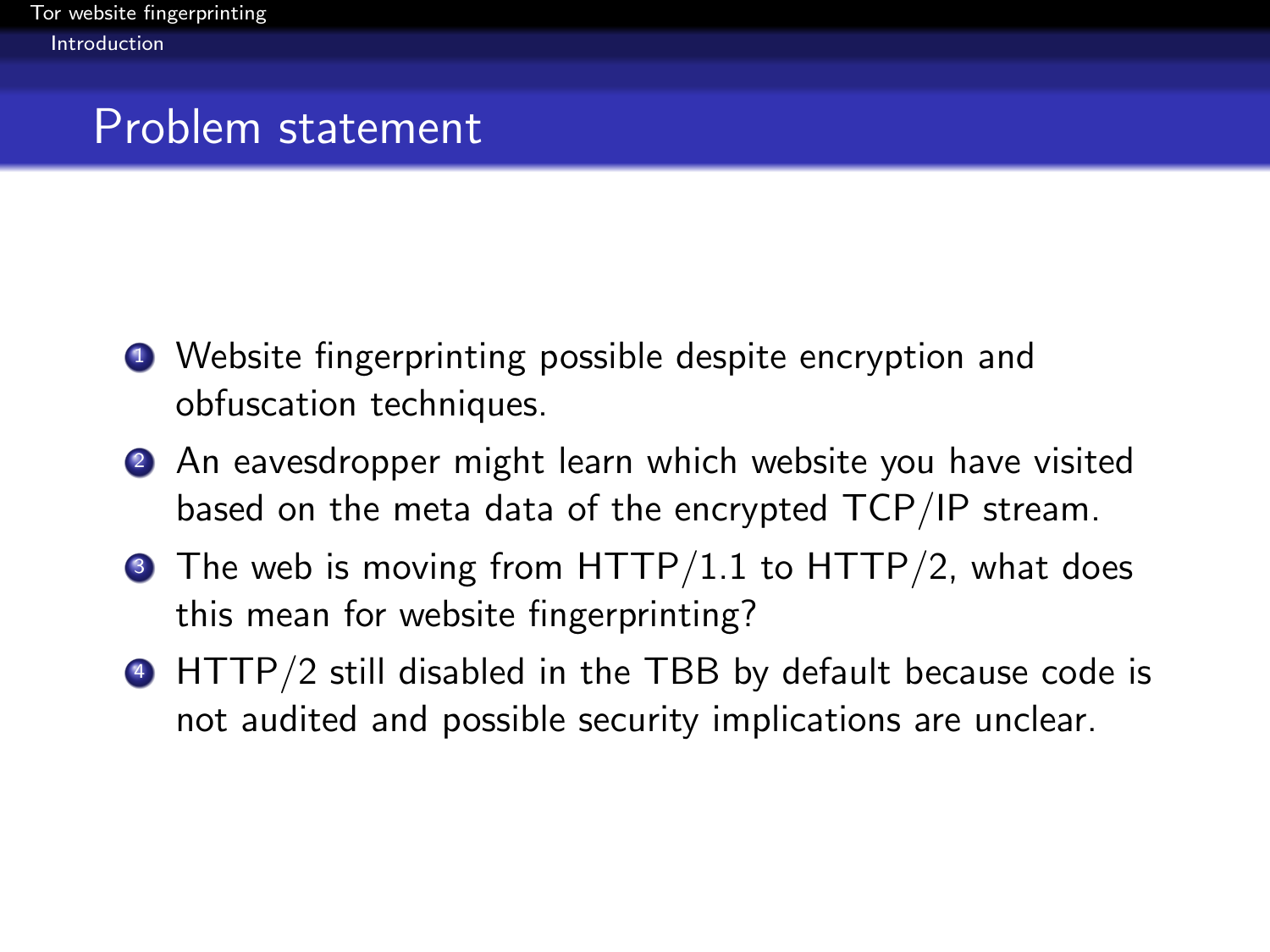<span id="page-4-0"></span>[Tor website fingerprinting](#page-0-0) [Introduction](#page-4-0) [Research questions](#page-4-0)

#### Research questions

- **1** Can a website fingerprinting attack be done on a TBB enabled with HTTP/2?
- **2** Is there a difference in website fingerprinting attacks on a TBB enabled with just HTTP/1.1 and a TBB enabled with HTTP/2?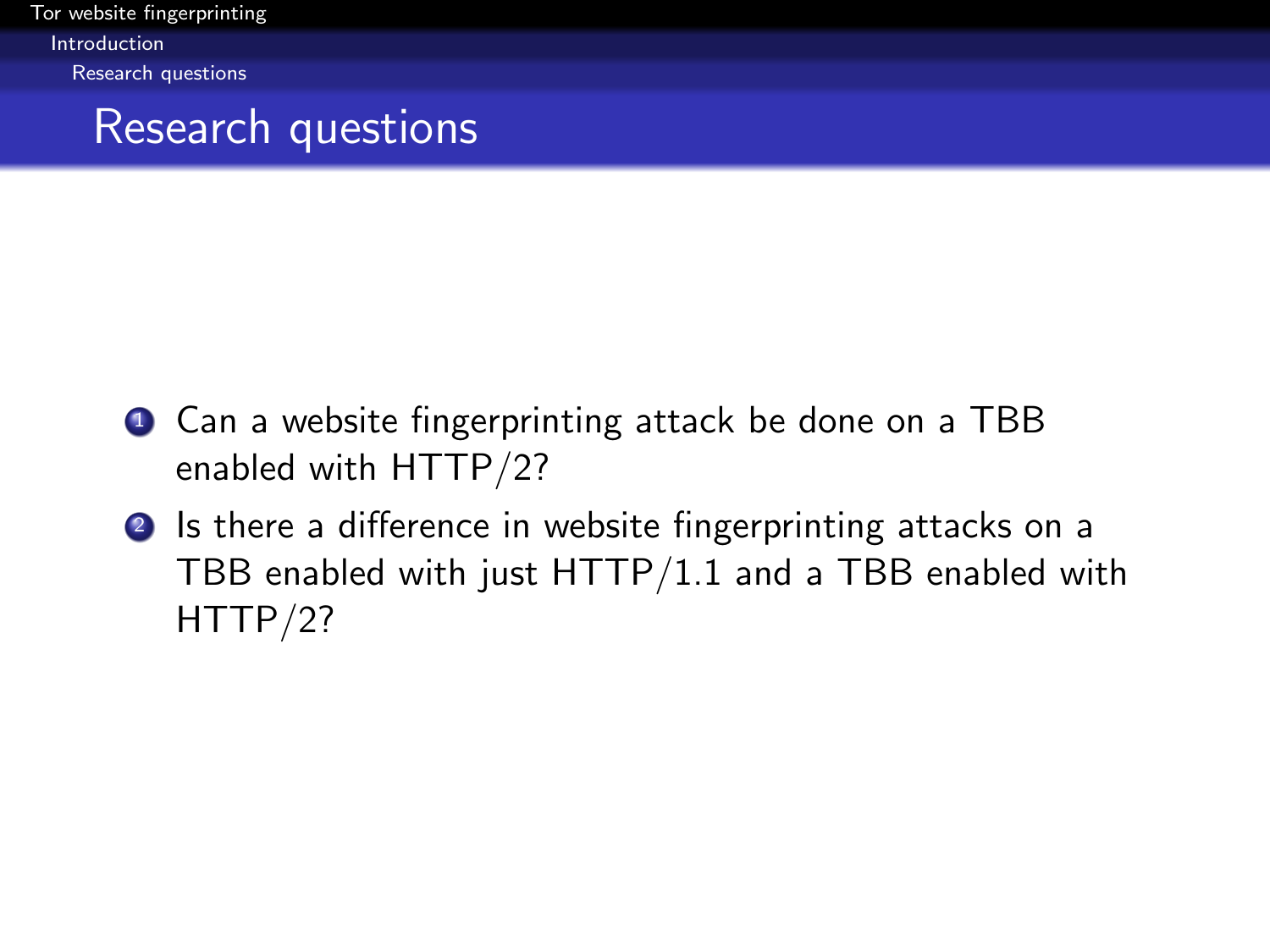<span id="page-5-0"></span>[Tor website fingerprinting](#page-0-0) [Introduction](#page-5-0) [HTTP/2](#page-5-0)

### What is new in HTTP/2?

- $\bullet$  Mandatory HTTPS in all major browsers (de facto standard $^2$ ).
- 2 Data compression of HTTP headers.
- **3** Prioritisation of requests.
- <sup>4</sup> Multiplexing multiple requests over a single TCP/IP connection.

 $^2$ https://http $2.\text{github.io/faq/#does-http2-require-encryption},$ retrieved on 2017-02-03.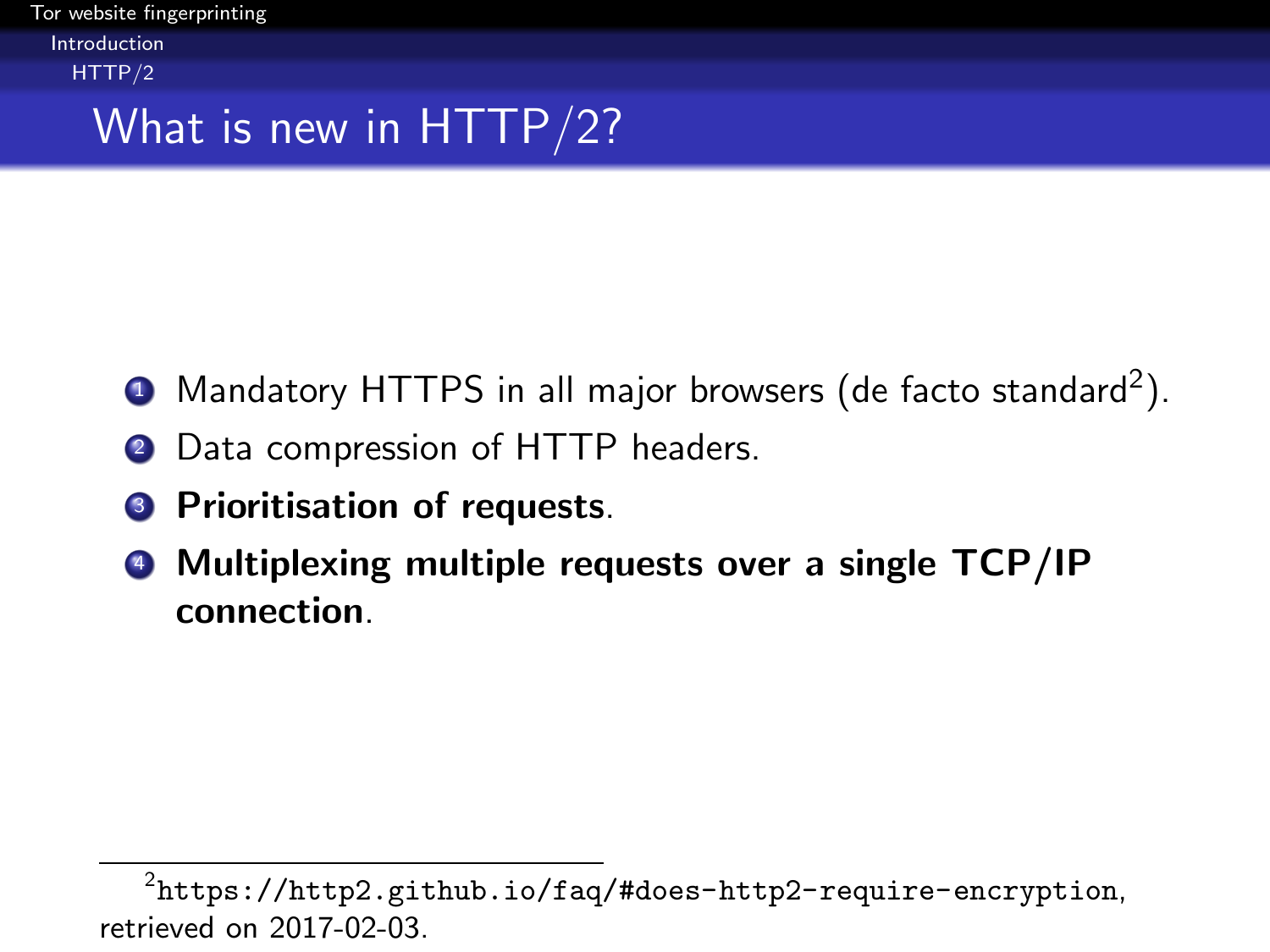<span id="page-6-0"></span>[Tor website fingerprinting](#page-0-0) [Introduction](#page-6-0) [How does Tor work?](#page-6-0)

#### How Tor works.

<span id="page-6-1"></span>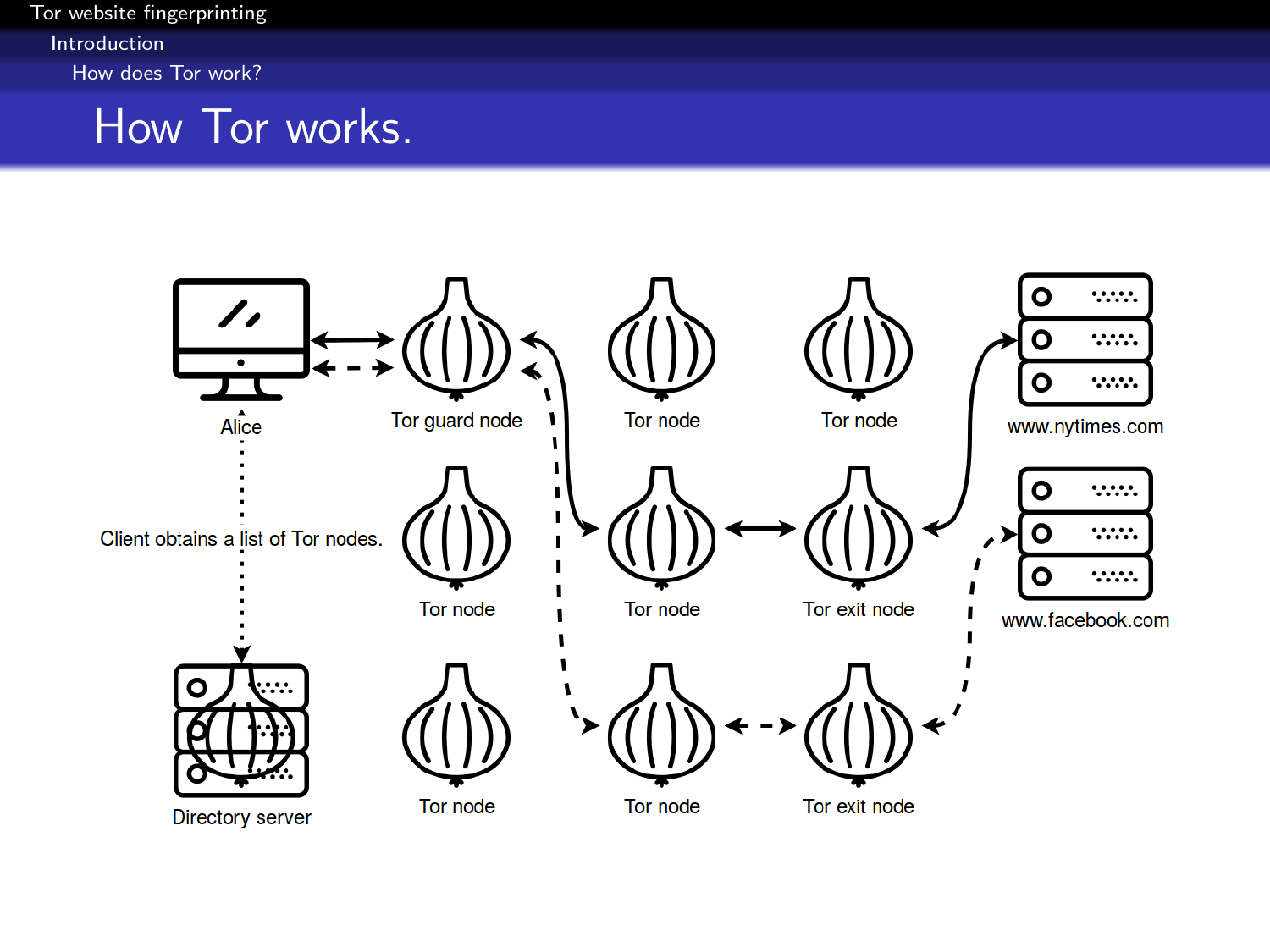<span id="page-7-0"></span>[Tor website fingerprinting](#page-0-0) [Introduction](#page-7-0) [How does Tor work?](#page-7-0)

### Website fingerprinting

<span id="page-7-1"></span>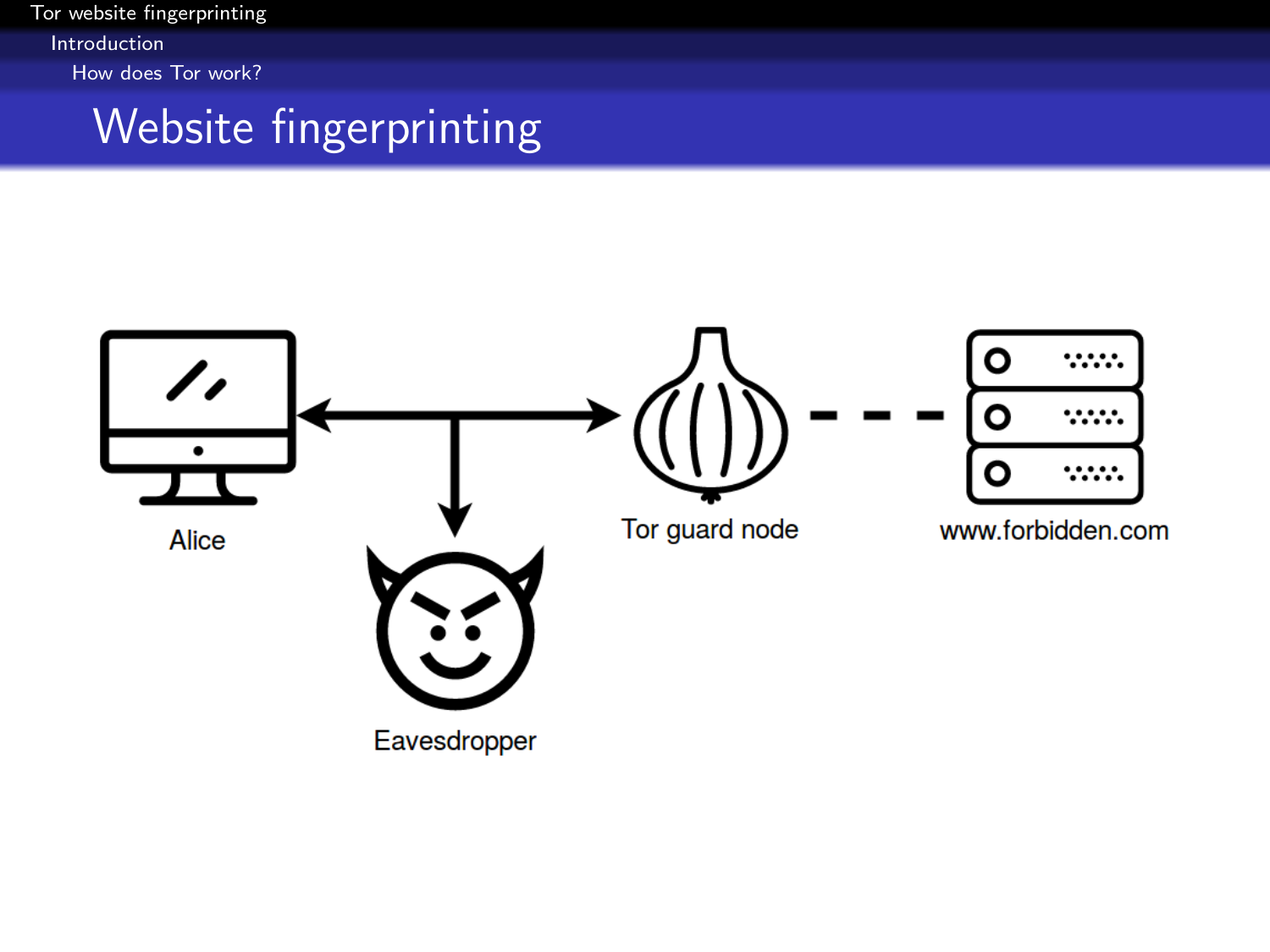<span id="page-8-0"></span>**1** Fingerprinting encrypted HTTP traffic (Liberatore and Levine, 2006).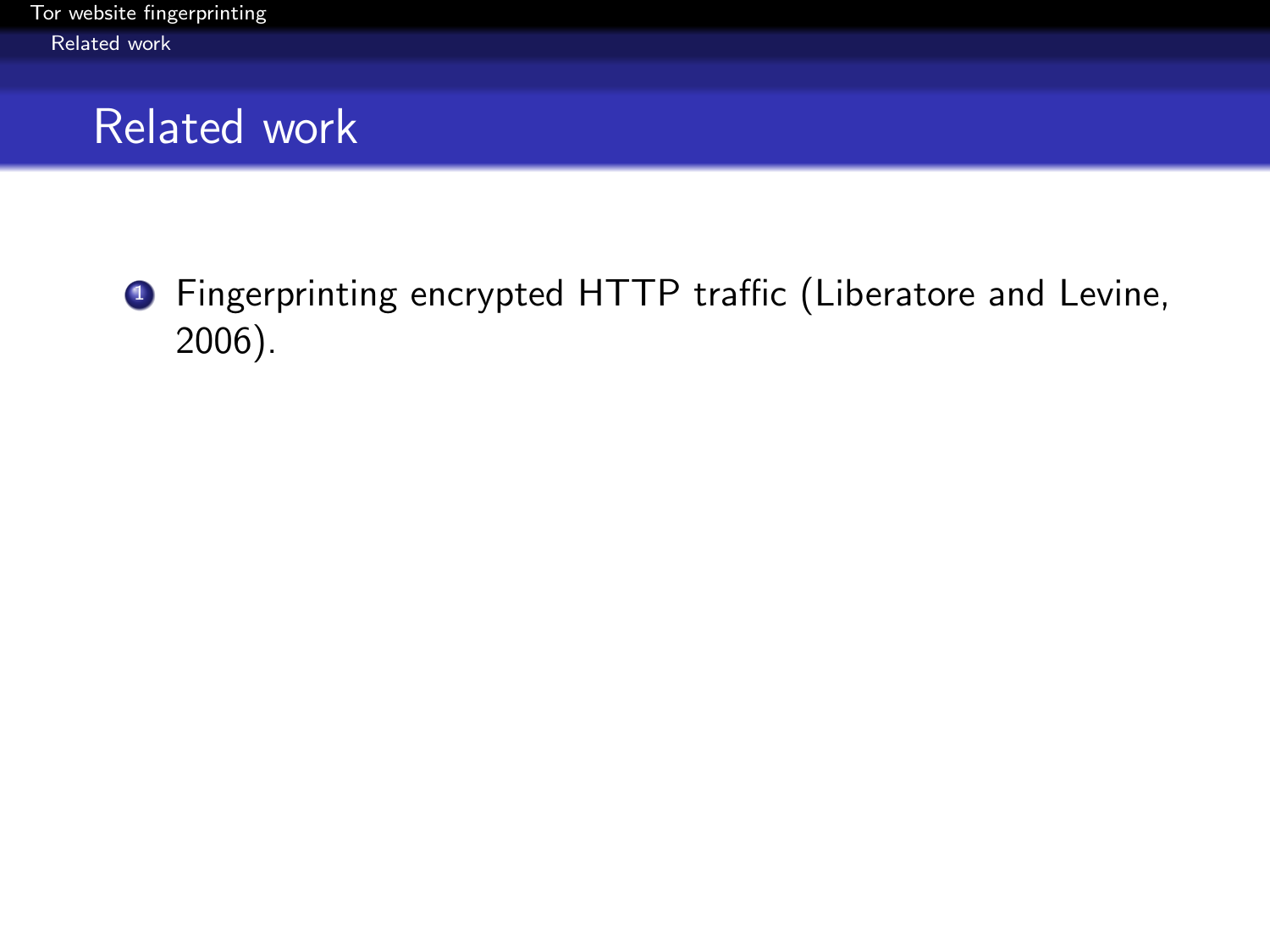- <span id="page-9-0"></span><sup>1</sup> Fingerprinting encrypted HTTP traffic (Liberatore and Levine, 2006).
- 2 Extended to Tor by Herrmann et al. (2009).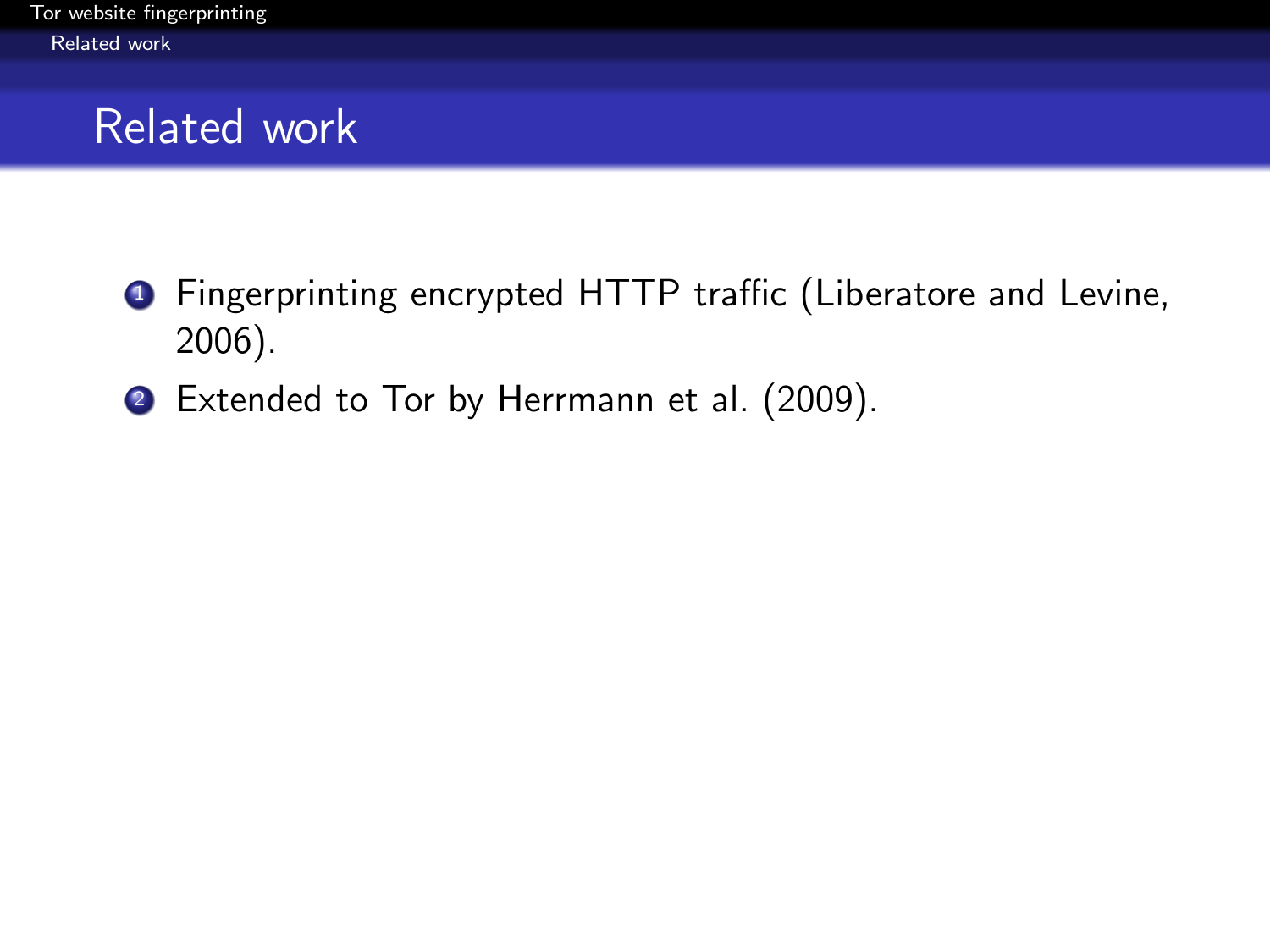- <span id="page-10-0"></span><sup>1</sup> Fingerprinting encrypted HTTP traffic (Liberatore and Levine, 2006).
- 2 Extended to Tor by Herrmann et al. (2009).
- <sup>3</sup> Improved by Panchenko et al. (2011) by using a Support Vector Machine.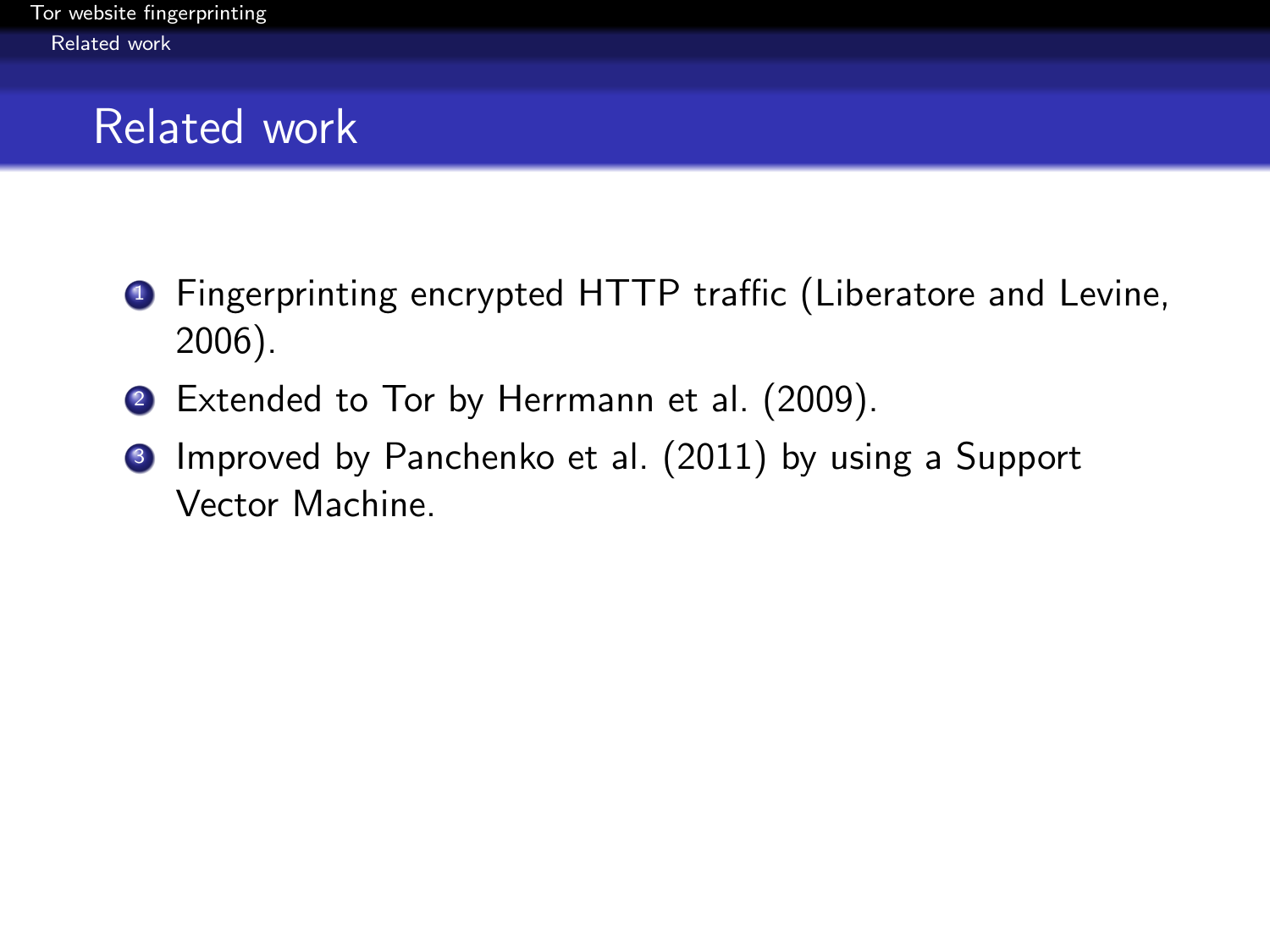- <span id="page-11-0"></span>**1** Fingerprinting encrypted HTTP traffic (Liberatore and Levine, 2006).
- 2 Extended to Tor by Herrmann et al. (2009).
- **3** Improved by Panchenko et al. (2011) by using a Support Vector Machine.
- <sup>4</sup> Various defenses were discussed by Cai et al. (2012), of which the 'padding defense' was implemented in Tor.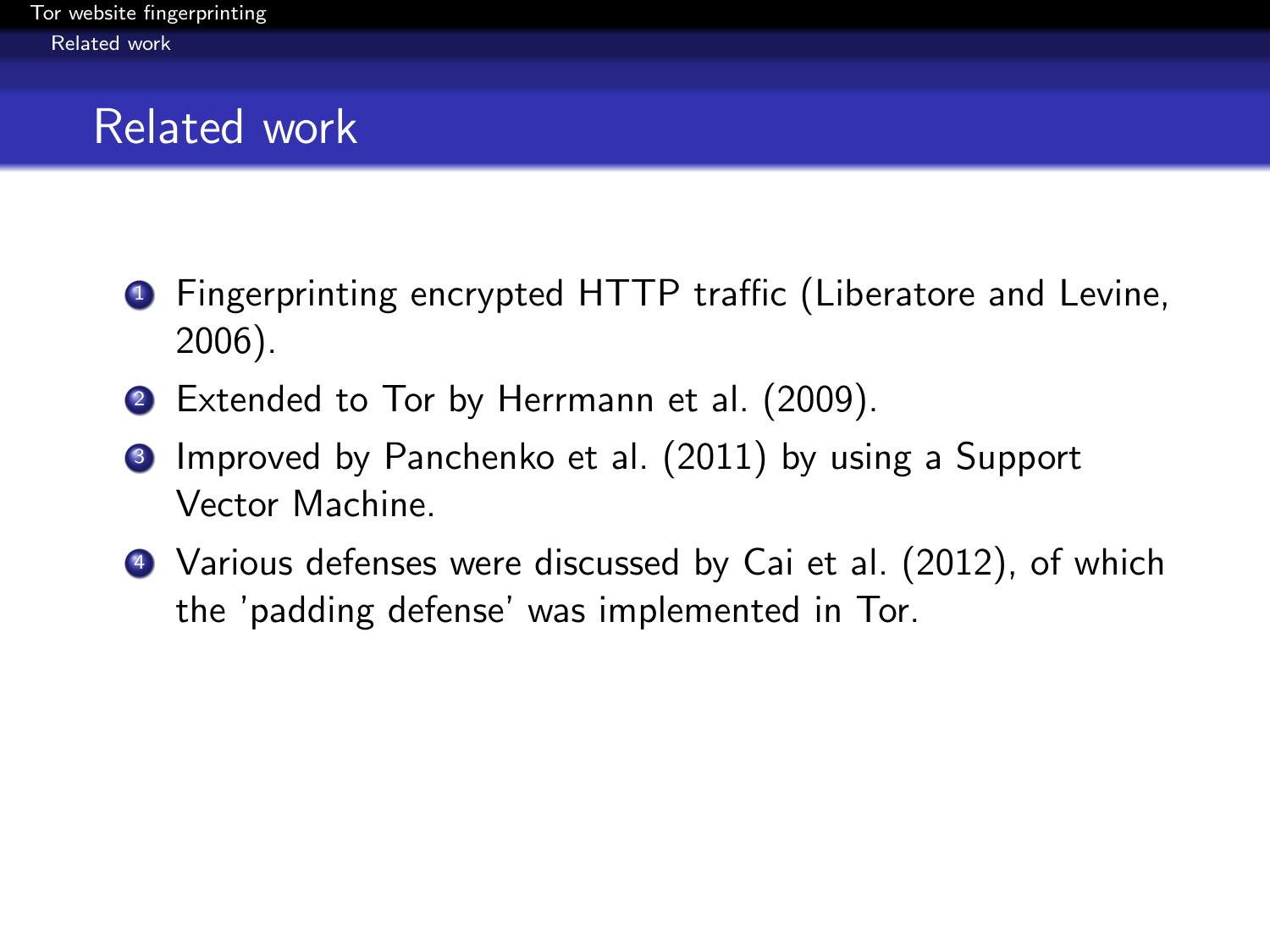- <span id="page-12-0"></span>**1** Fingerprinting encrypted HTTP traffic (Liberatore and Levine, 2006).
- **2** Extended to Tor by Herrmann et al. (2009).
- **3** Improved by Panchenko et al. (2011) by using a Support Vector Machine.
- <sup>4</sup> Various defenses were discussed by Cai et al. (2012), of which the 'padding defense' was implemented in Tor.
- **A review of earlier methods was given in Wang and Goldberg** (2013), their results were better but unrealistic setting.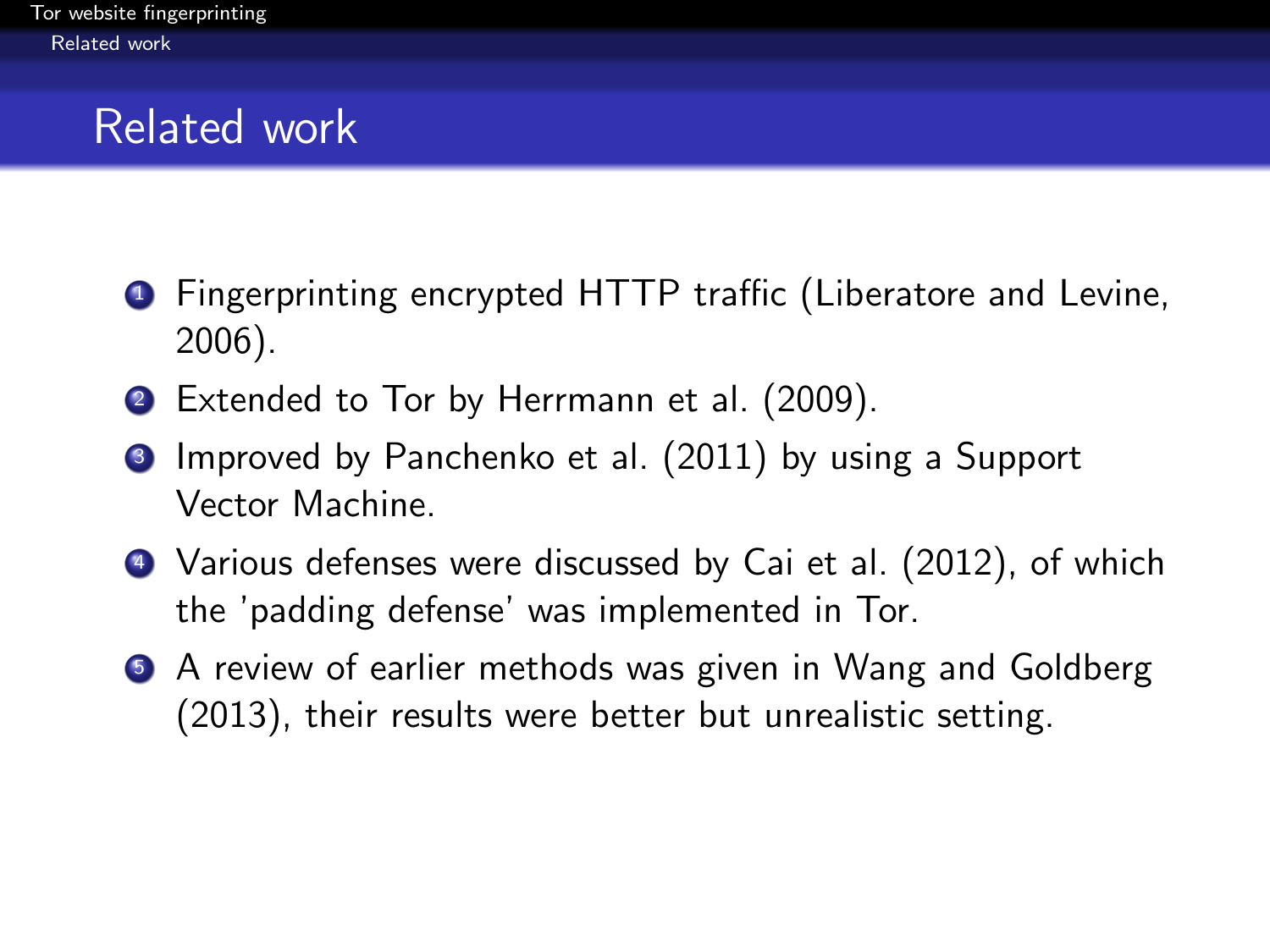- <span id="page-13-0"></span>**1** Fingerprinting encrypted HTTP traffic (Liberatore and Levine, 2006).
- 2 Extended to Tor by Herrmann et al. (2009).
- **3** Improved by Panchenko et al. (2011) by using a Support Vector Machine.
- <sup>4</sup> Various defenses were discussed by Cai et al. (2012), of which the 'padding defense' was implemented in Tor.
- **A review of earlier methods was given in Wang and Goldberg** (2013), their results were better but unrealistic setting.
- $\bullet$  The previous work on Tor was done by looking at HTTP/1.1 traffic.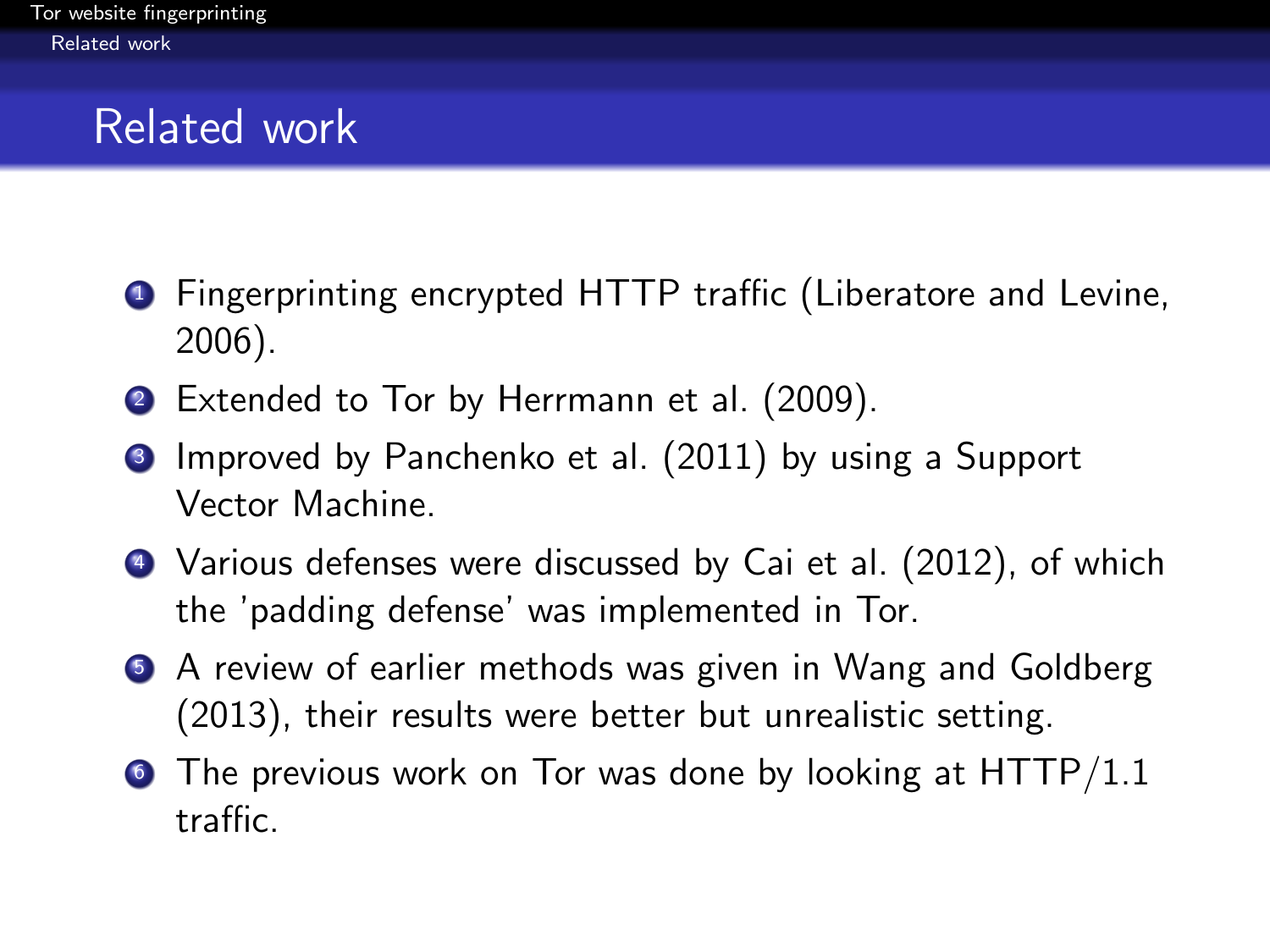### <span id="page-14-0"></span>**Overview**











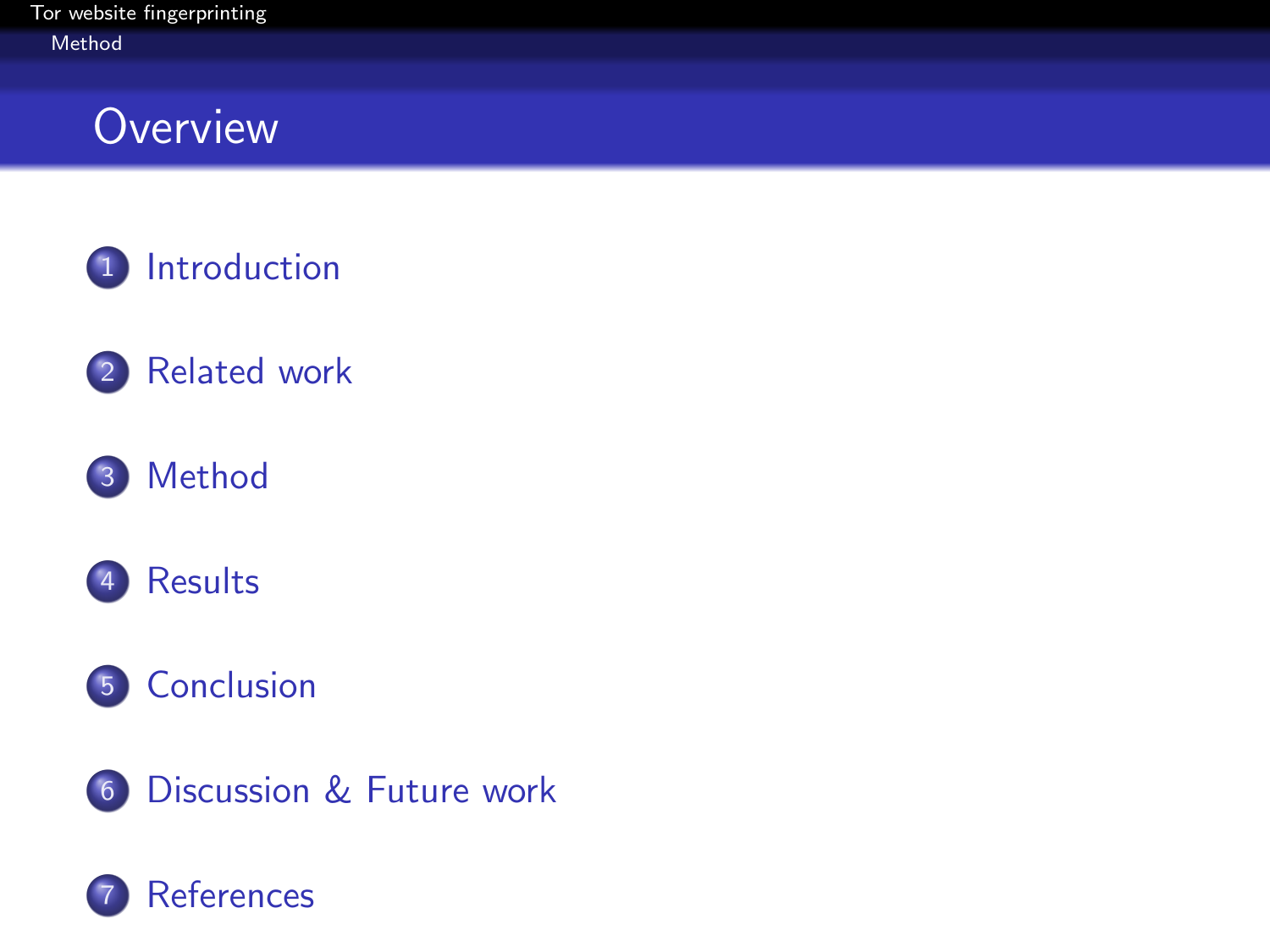### <span id="page-15-0"></span>Overall Implementation

- **1** Get a list of websites supporting HTTP/2.
- <sup>2</sup> Visit each website 40 times in TBB for both HTTP/1.1 and HTTP/2:
	- **1** Make packet capture and save corresponding HTTP Headers.
	- <sup>2</sup> Convert packet captures to "traces".
- <sup>3</sup> Calculate distance between traces.
- <sup>4</sup> Use distances to train a SVM and use it to predict unseen traces.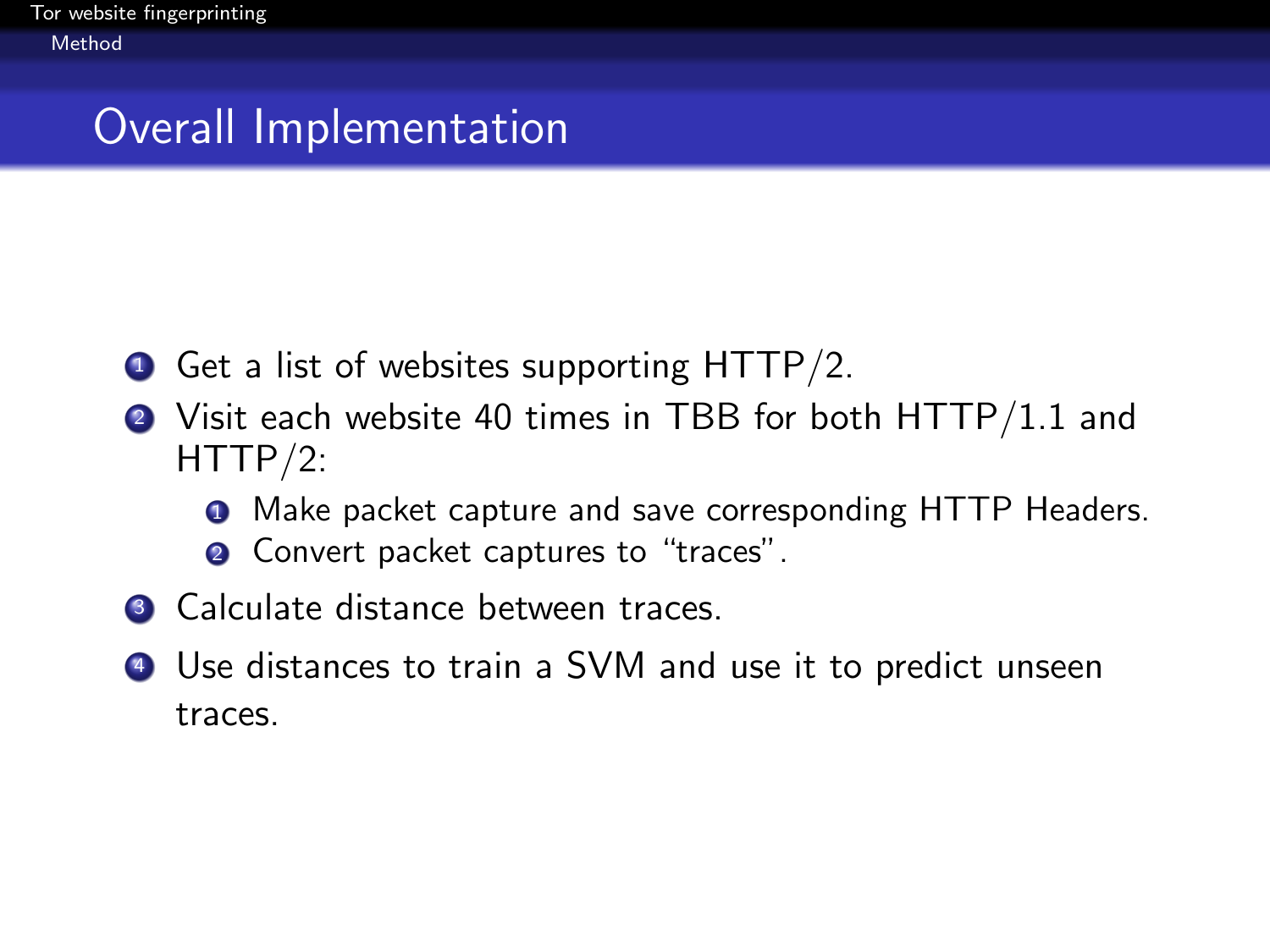<span id="page-16-0"></span>

|        | Tor website fingerprinting |
|--------|----------------------------|
| Method |                            |
| URLs   |                            |

#### URLs

- **1** Alexa top million websites of 2017-01-14.
- **2** Test top 5000 with curl for HTTP/2 responses.
- <sup>3</sup> 1110 of 5000 websites were HTTP/2 capable.
- <sup>4</sup> All Google TLDs were removed, except "google.com".
- **•** Top 130 of the HTTP/2 enabled websites were retrieved.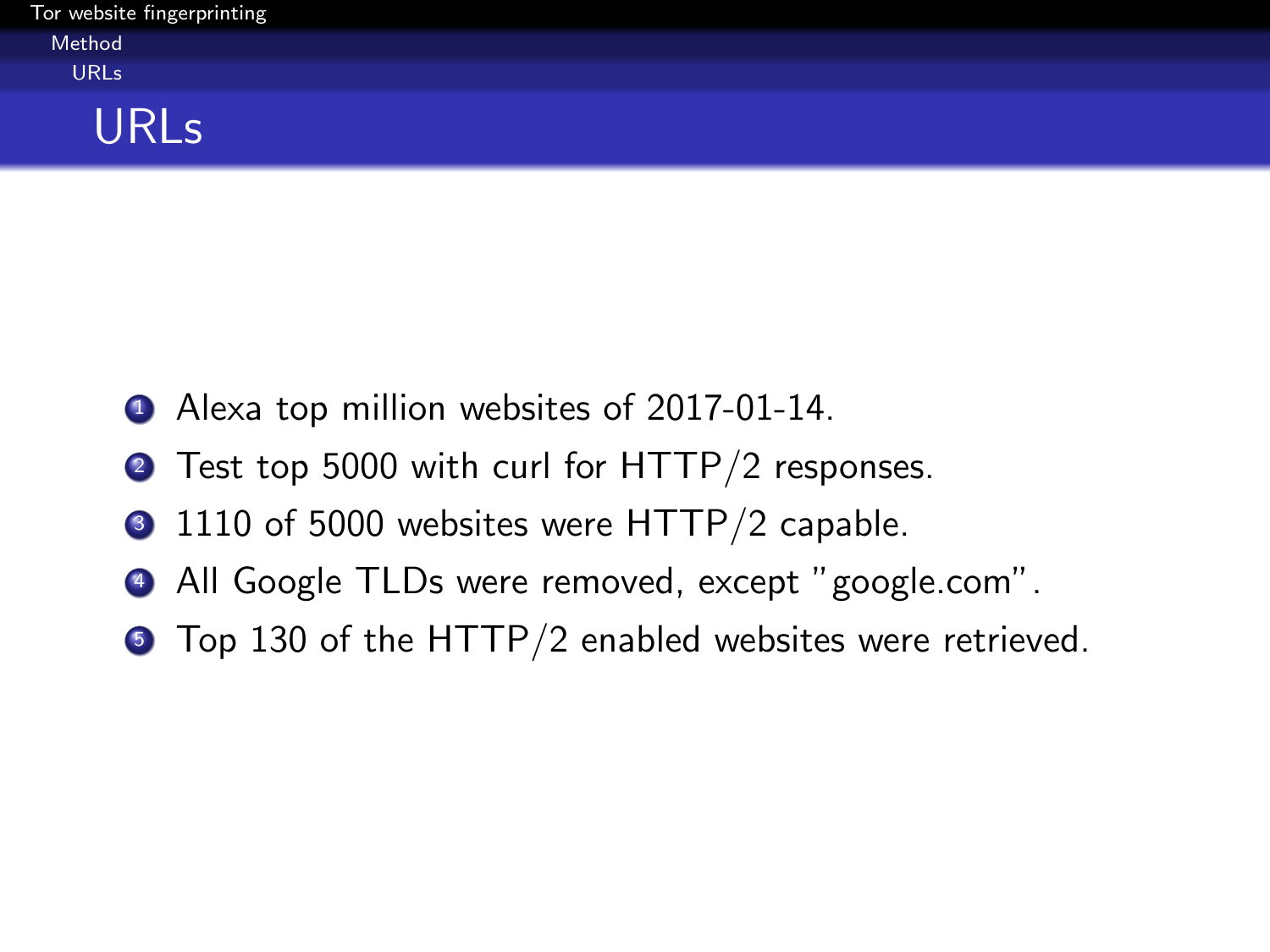<span id="page-17-0"></span>[Tor website fingerprinting](#page-0-0) [Method](#page-17-0) [Scraping with TBB](#page-17-0)

Setup

<span id="page-17-1"></span>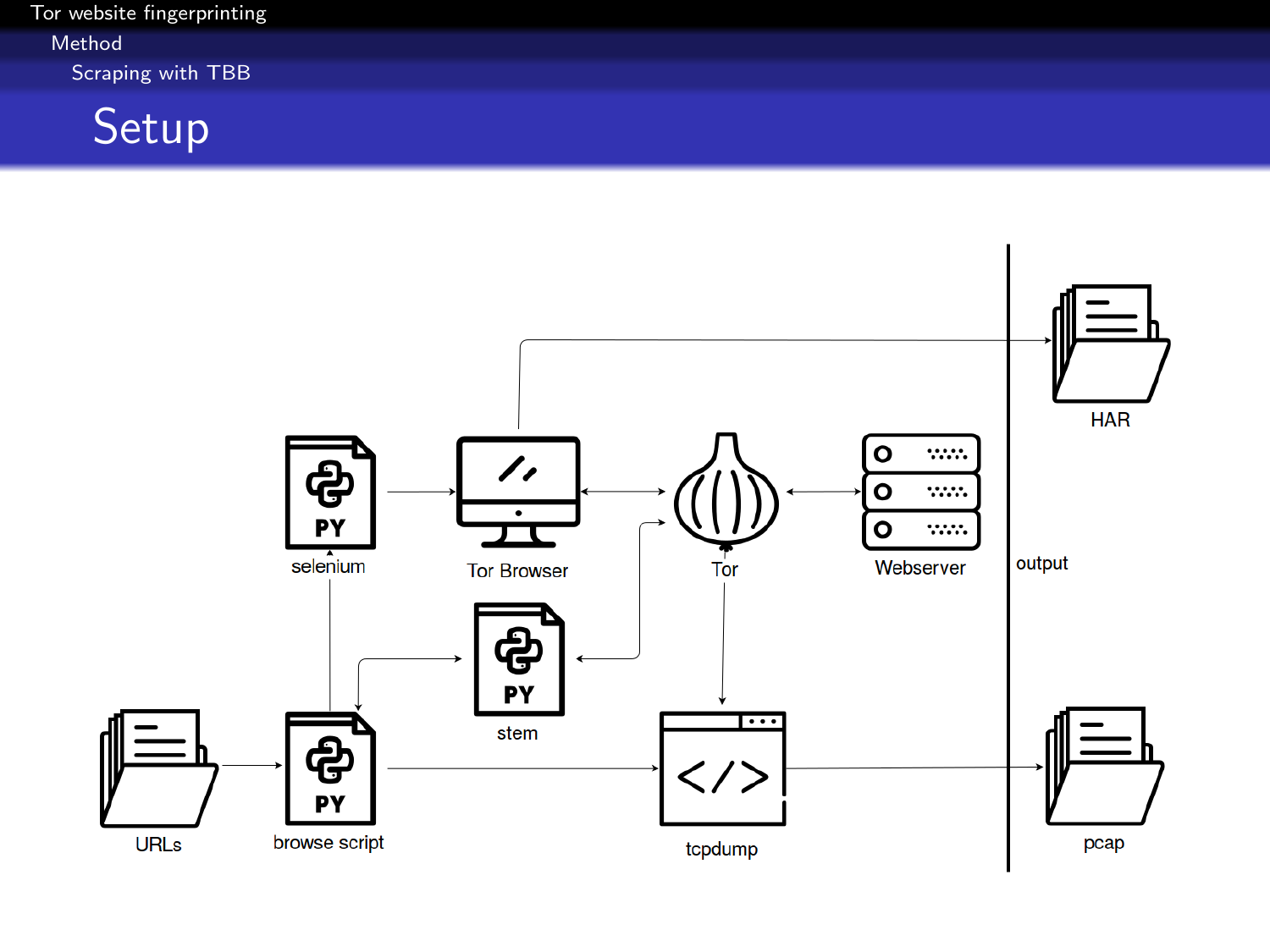<span id="page-18-0"></span>[Tor website fingerprinting](#page-0-0) [Method](#page-18-0) [Problems after scraping](#page-18-0)

### Problems after scraping

**1** Invalid captures, that were removed from our sample.

- **1** Websites redirecting to plain <http://>.
- <sup>2</sup> Websites using Cloudflare, as they would show a captcha screen by default.
- Websites that failed to load completely more than 25% of the time.
- 2 Left us with 56 of 130 websites scraped.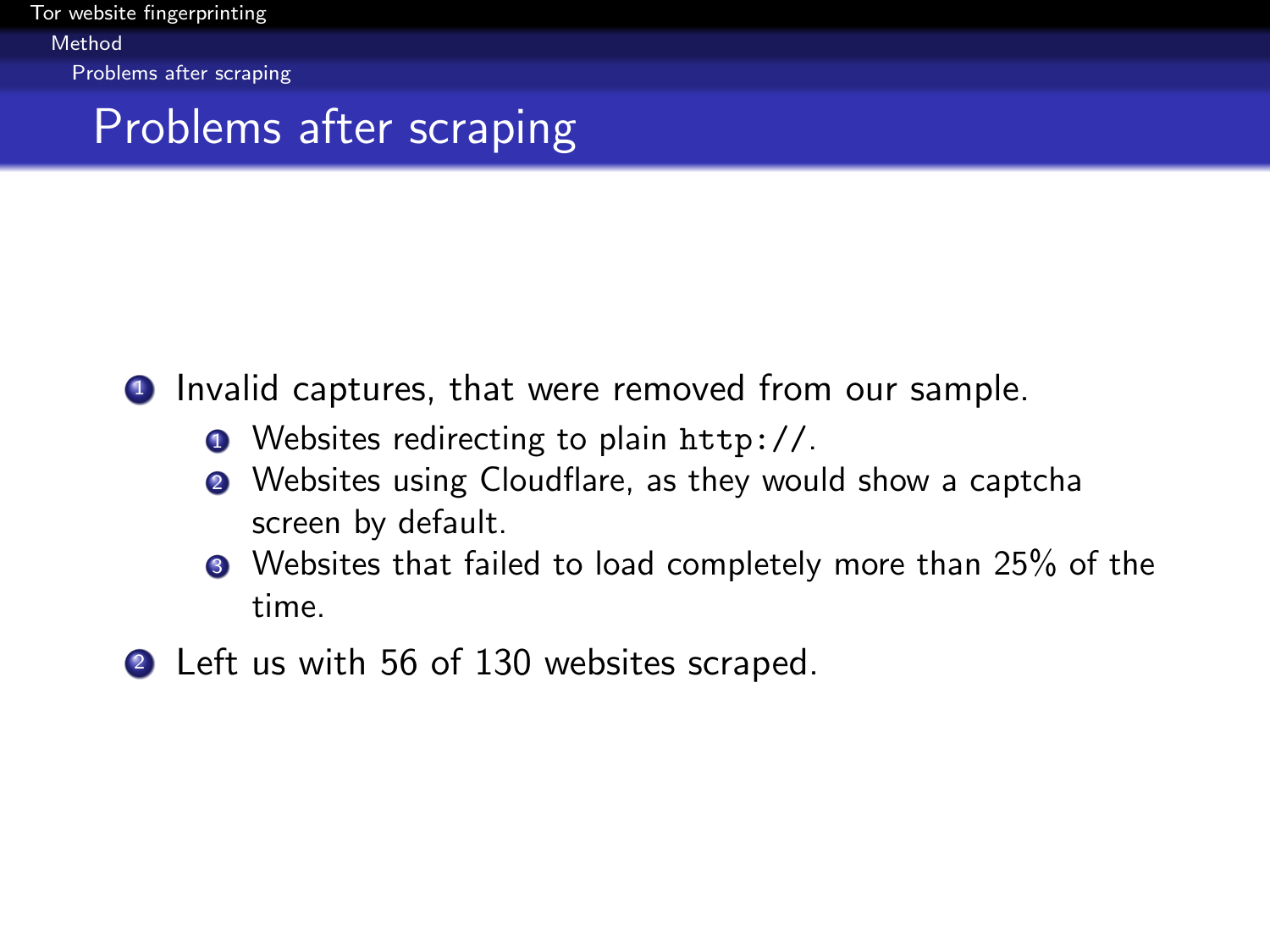### <span id="page-19-0"></span>Converting packet captures to traces

- **1** Based on method by Wang and Goldberg (2013).
- <sup>2</sup> Check HTTP Archive (HAR) content and verify HTTP version and status OK.
- <sup>3</sup> Filter out retransmitted and out-of-order TCP/IP packets.
- <sup>4</sup> One or more Tor cells in TCP/IP packet, extracted by rounding length of data in bytes to nearest multiple of 512 and dividing by 512.
- **•** Direction indicated with sign: negative for incoming and positive for outgoing.
- <sup>6</sup> Resulting trace is a list of only 1's and -1's indicating the direction, order and frequency of Tor cells for a specific website.
- <sup>7</sup> Still some "noise" left in traces due to SENDME Tor cells.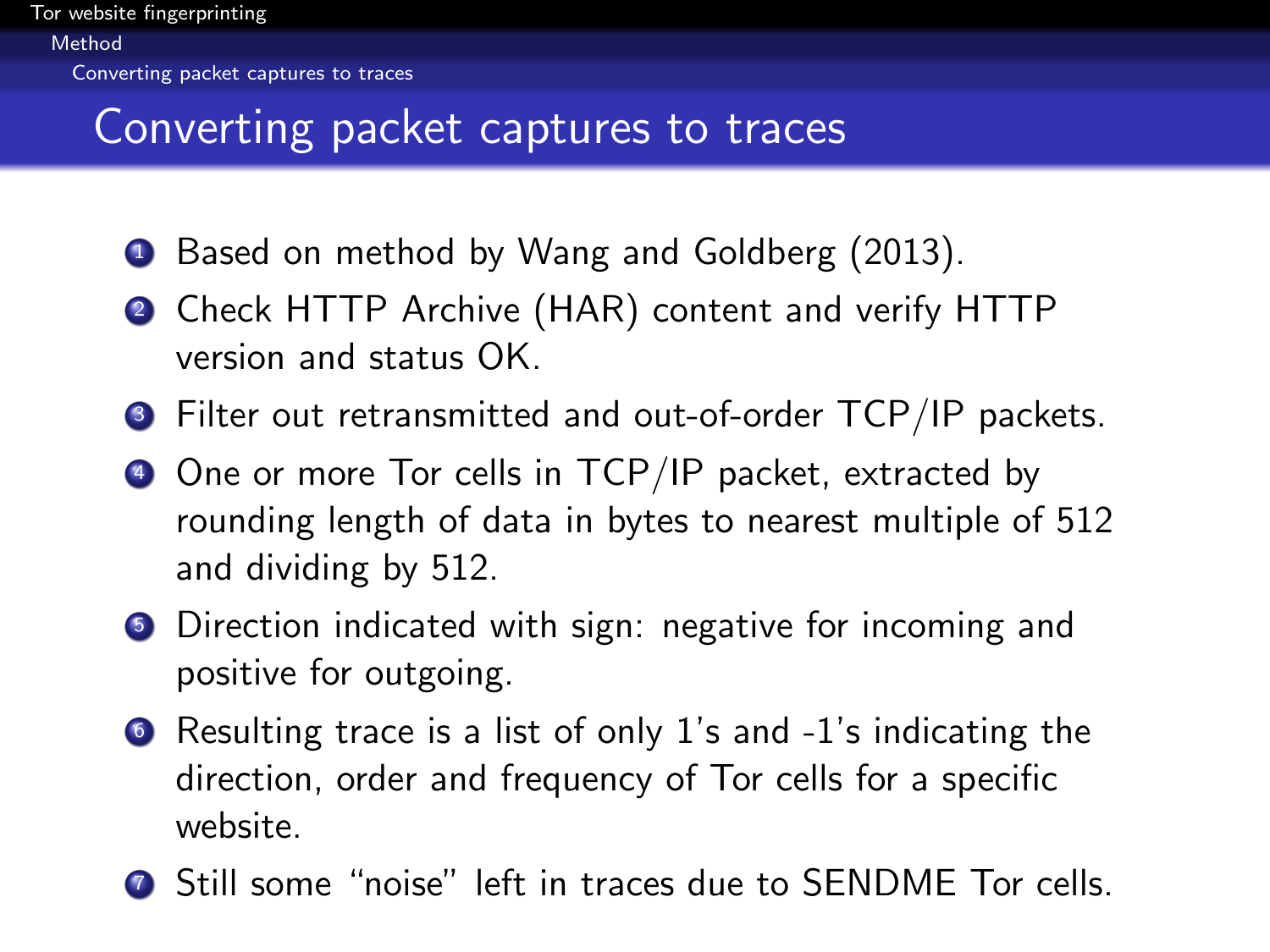<span id="page-20-0"></span>[Tor website fingerprinting](#page-0-0) [Method](#page-20-0) [Training the SVM](#page-20-0)

### Training the SVM

- **1** Distance between traces calculated with the *optimal string* aligment distance (Wang and Goldberg, 2013).
	- **1** Took about four hours to compute on the DAS5 supercomputer using 10 nodes (Bal et al., 2016).
- **2** Train and test the SVM in closed world model.
	- **1** 36 training cases and 4 testing cases for each site.
	- 2 10-fold cross validation with one accuracy value for each of the folds, so 10 accuracy's per tested set.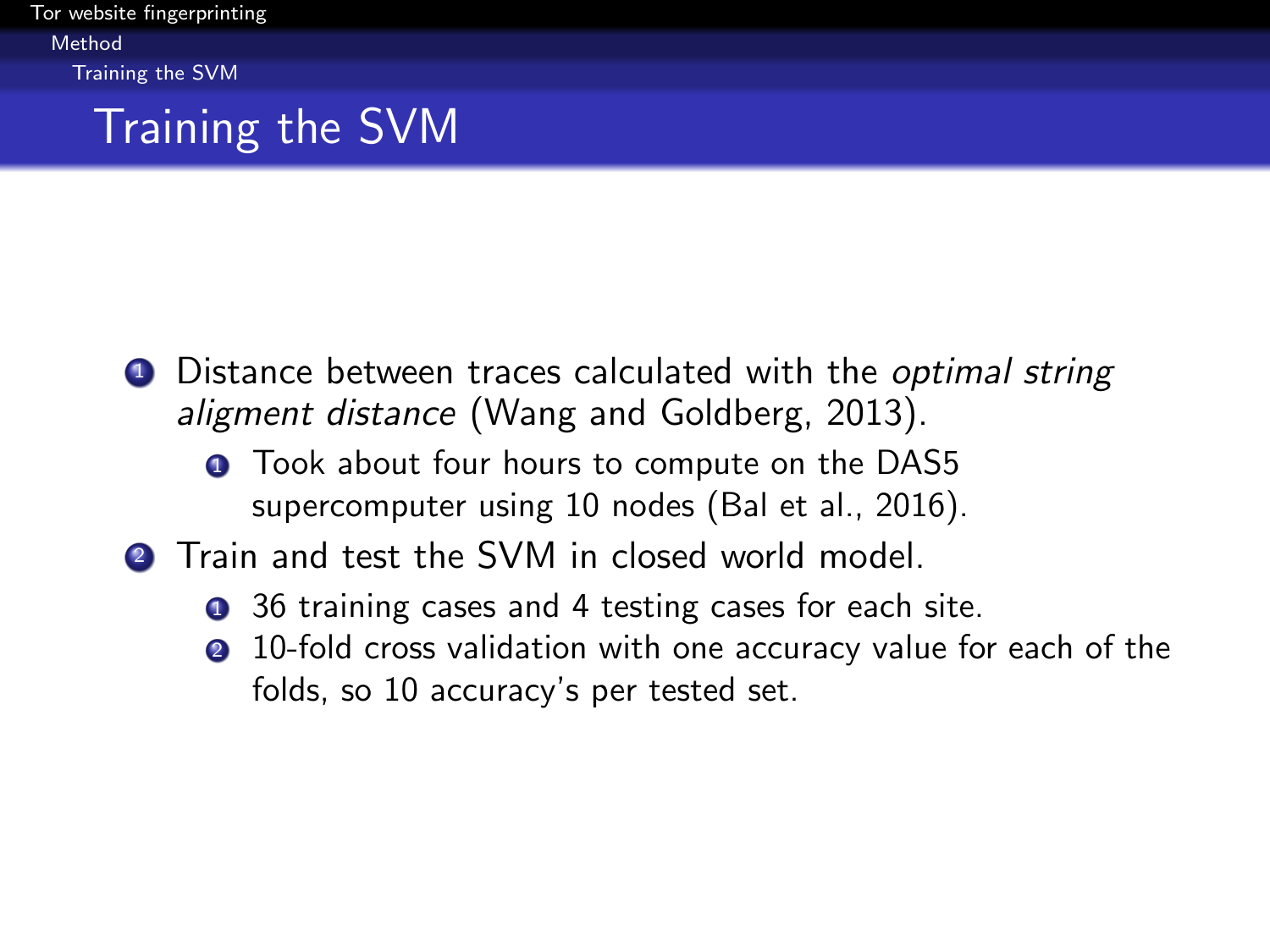### <span id="page-21-0"></span>**Results**

| Test<br>Train | HTTP/1.1                             | HTTP/2                                 |
|---------------|--------------------------------------|----------------------------------------|
| HTTP/1.1      | $\bar{x} = 88.036\% \; s = 2.0164\%$ | $\overline{x}$ = 64.687% $s$ = 6.6631% |
| HTTP/2        | $\bar{x} = 54.667\% \; s = 3.5286\%$ | $\bar{x} = 86.485\% s = 3.0871\%$      |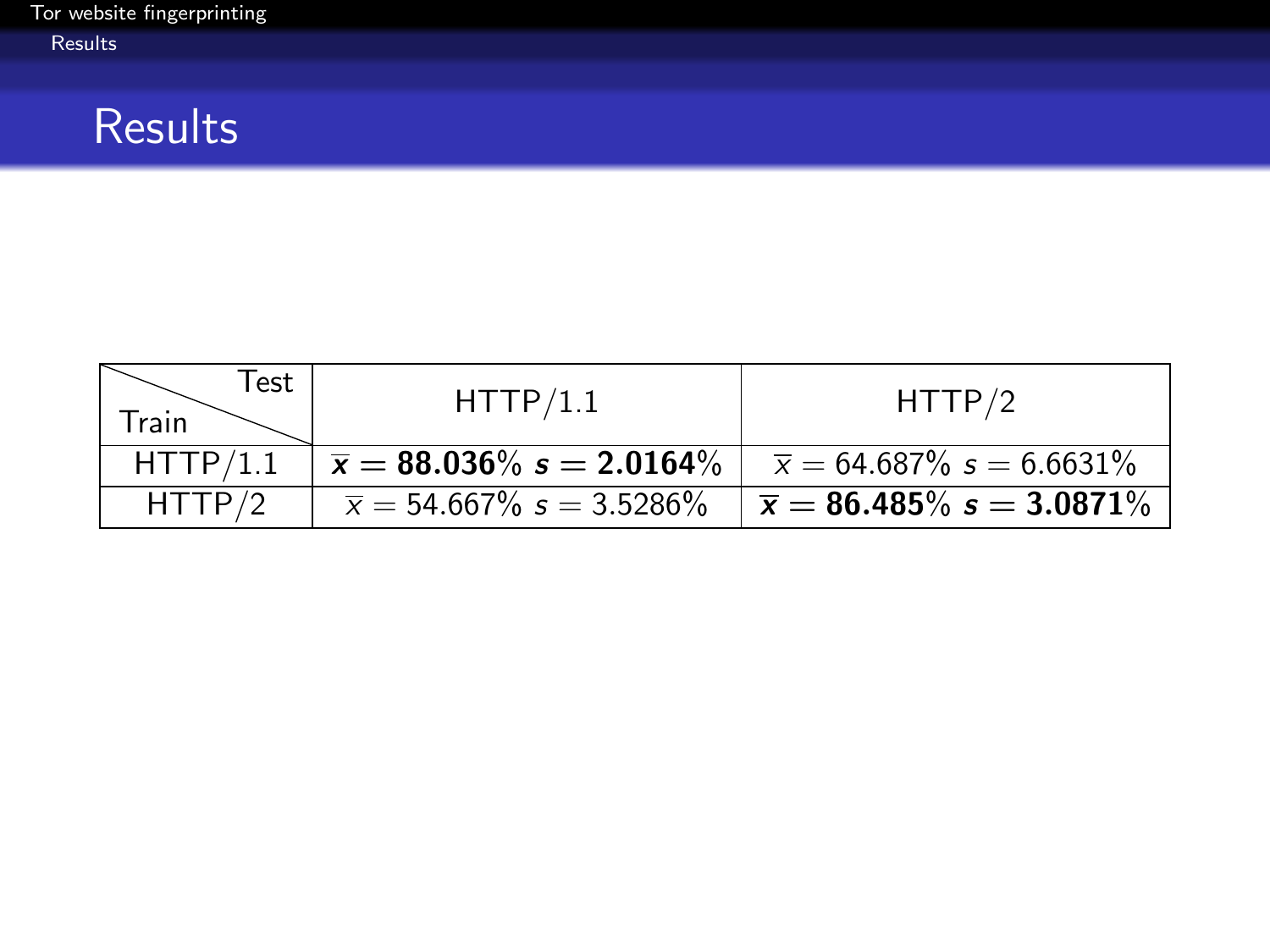#### <span id="page-22-0"></span>**Results**

| Test<br>Train | HTTP/1.1                                         | HTTP/2                                 |
|---------------|--------------------------------------------------|----------------------------------------|
| HTTP/1.1      | $\sqrt{\overline{x}} = 88.036\% \; s = 2.0164\%$ | $\overline{x}$ = 64.687% $s$ = 6.6631% |
| HTTP/2        | $\bar{x} = 54.667\% \; s = 3.5286\%$             | $\overline{x}$ = 86.485% s = 3.0871%   |

 $\bullet$  HTTP/1.1 by Wang and Goldberg (2013):  $\bar{x} = 90\%$  s = 6%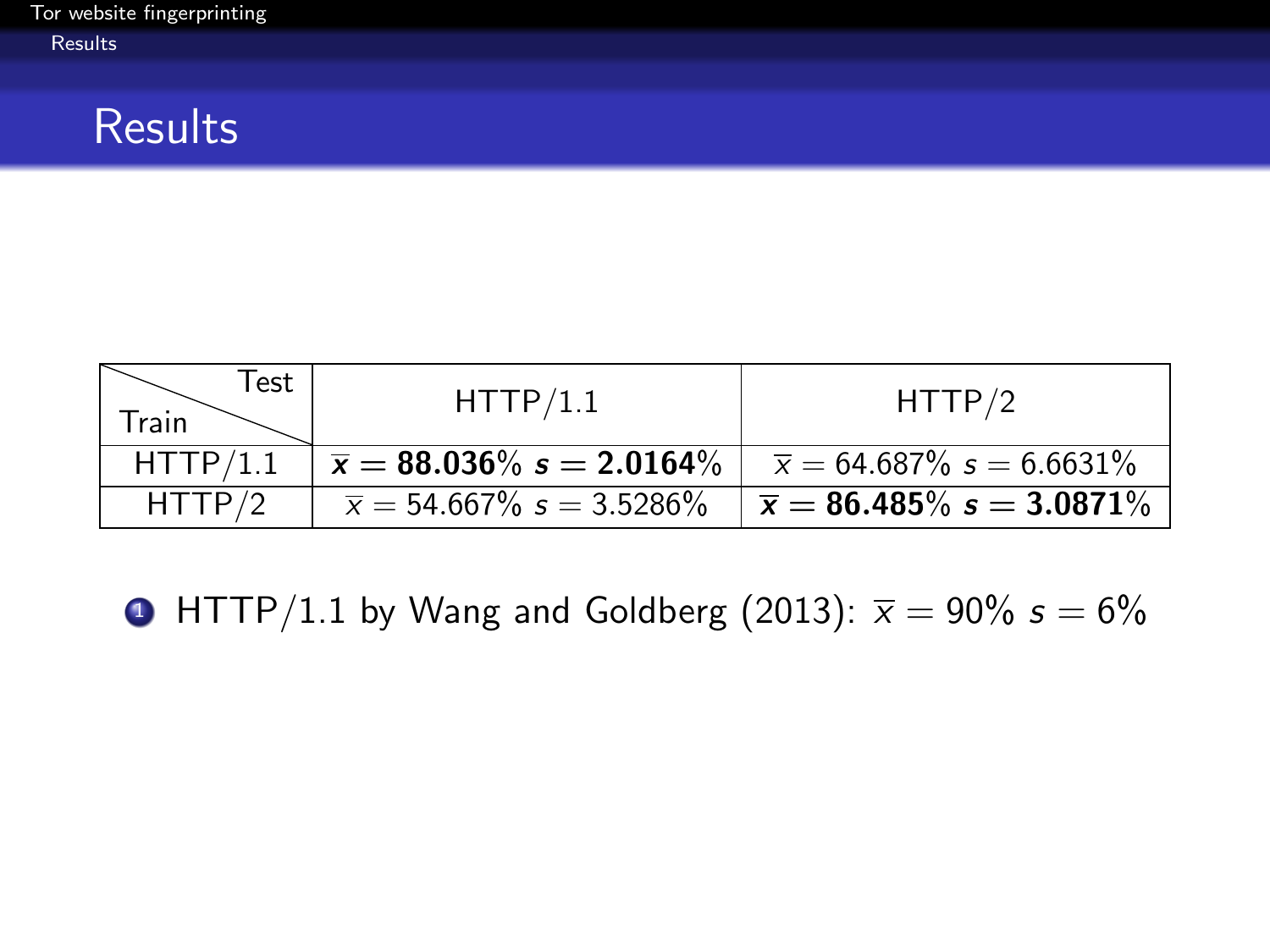#### <span id="page-23-0"></span>**Results**

| Test<br>Train | HTTP/1.1                                 | HTTP/2                            |
|---------------|------------------------------------------|-----------------------------------|
| HTTP/1.1      | $\overline{x} = 88.036\%$ $s = 2.0164\%$ | $\bar{x} = 64.687\%$ s = 6.6631\% |
| HTTP/2        | $\bar{x} = 54.667\% \; s = 3.5286\%$     | $\bar{x} = 86.485\% s = 3.0871\%$ |

- $\bullet$  HTTP/1.1 by Wang and Goldberg (2013):  $\bar{x} = 90\%$  s = 6%
- 2 Paired t-test of accuracy's between the HTTP/1.1 and HTTP/2 sets:  $p_{value} = 0.19392$ , with  $\alpha = 0.05$ . The difference is not statistically significant:  $p_{value} > \alpha$ .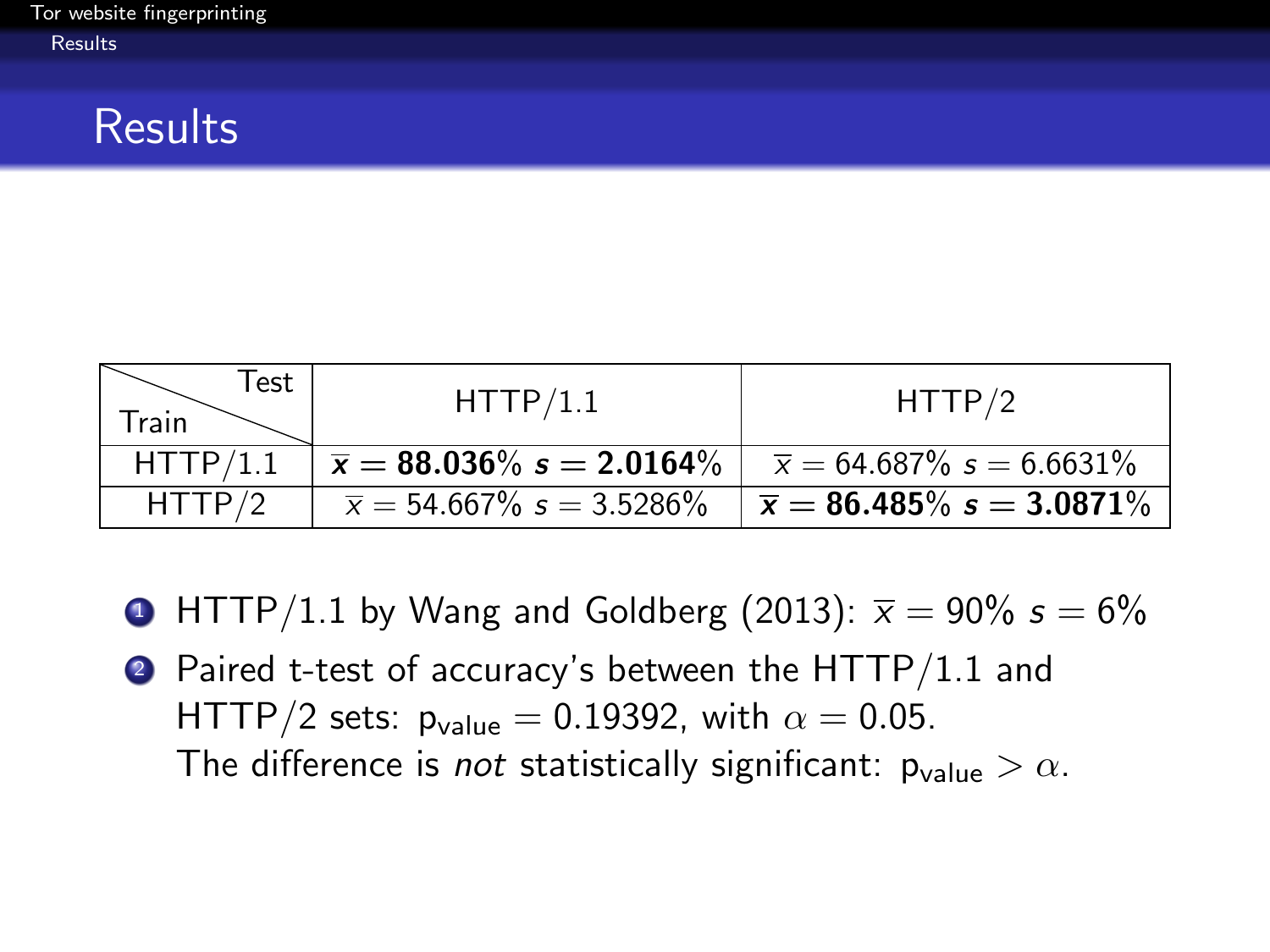### <span id="page-24-0"></span>Conclusion

- **1** It is possible to do a website fingerprinting attack on a TBB enabled with HTTP/2 in a closed-world scenario.
- <sup>2</sup> For a website fingerprinting attack on a TBB enabled with HTTP/2 the decrease in accuracy was minimal compared to a TBB enabled with just HTTP/1.1.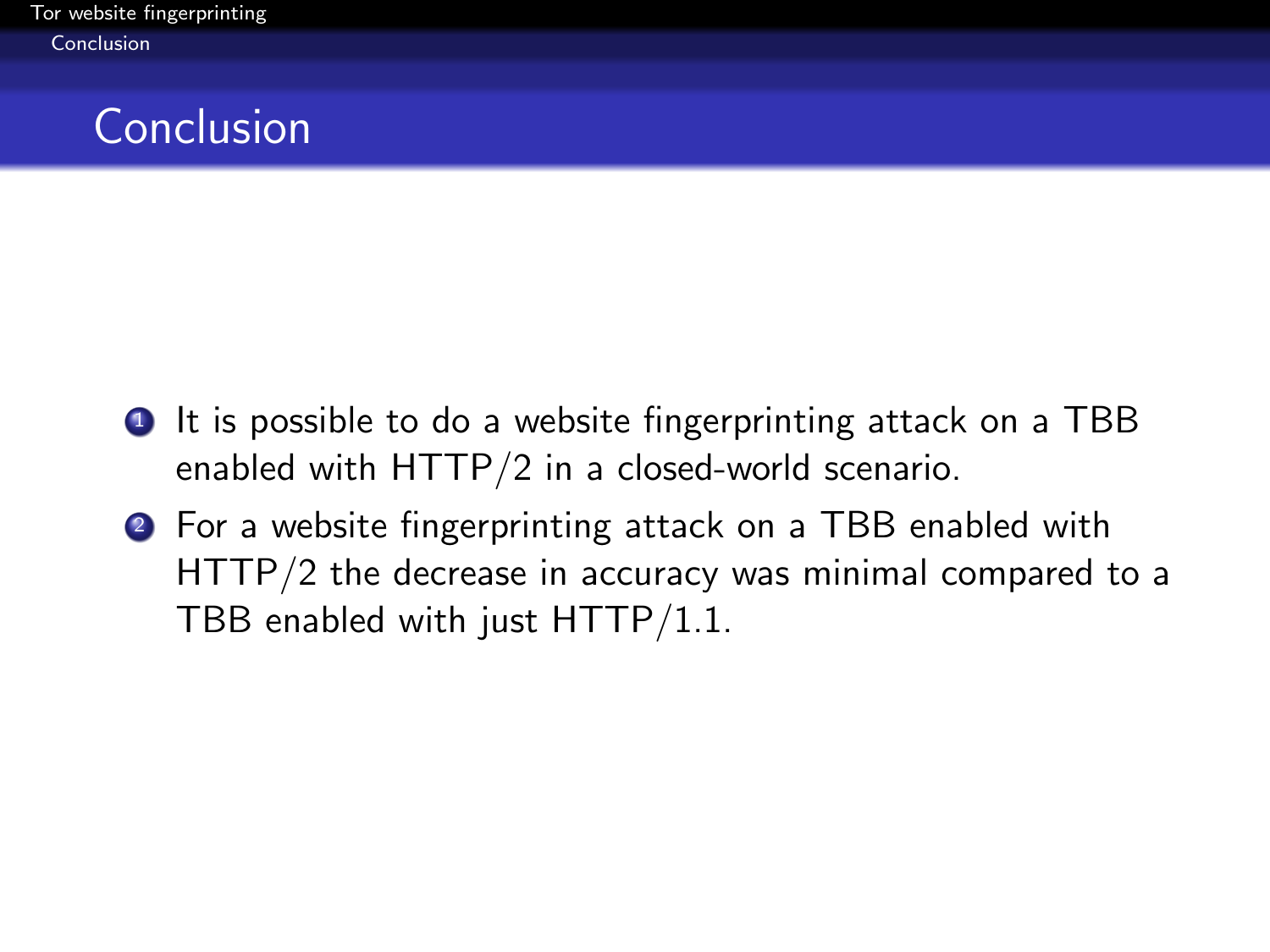## <span id="page-25-0"></span>Discussion & Future work

- **1** Closed-world scenario not realistic and experiments do not conform with human browsing habits (Juarez et al., 2014).
- $\bullet$  Some websites are hard to fingerprint due to: A/B testing, localisation and/or random content.
- <sup>3</sup> An attacker would need to continually keep his model up-to-date due to changing websites.
- <sup>4</sup> HTTP/2 prioritisation could be used to randomise traffic and increase fingerprinting difficulty.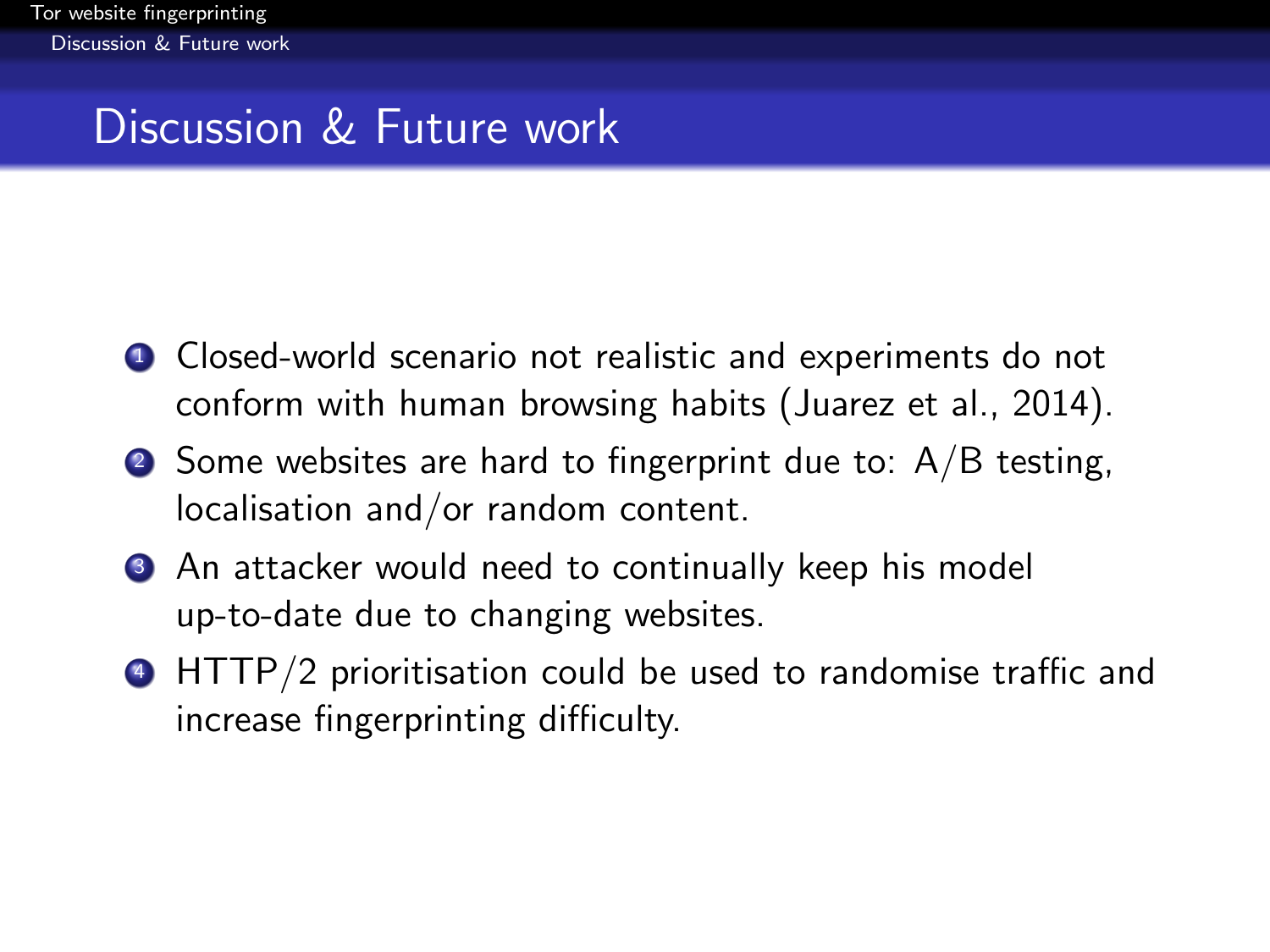<span id="page-26-0"></span>[Tor website fingerprinting](#page-0-0) [Discussion & Future work](#page-26-0)

Thank you for listening!

Thank you for listening! Are there any questions?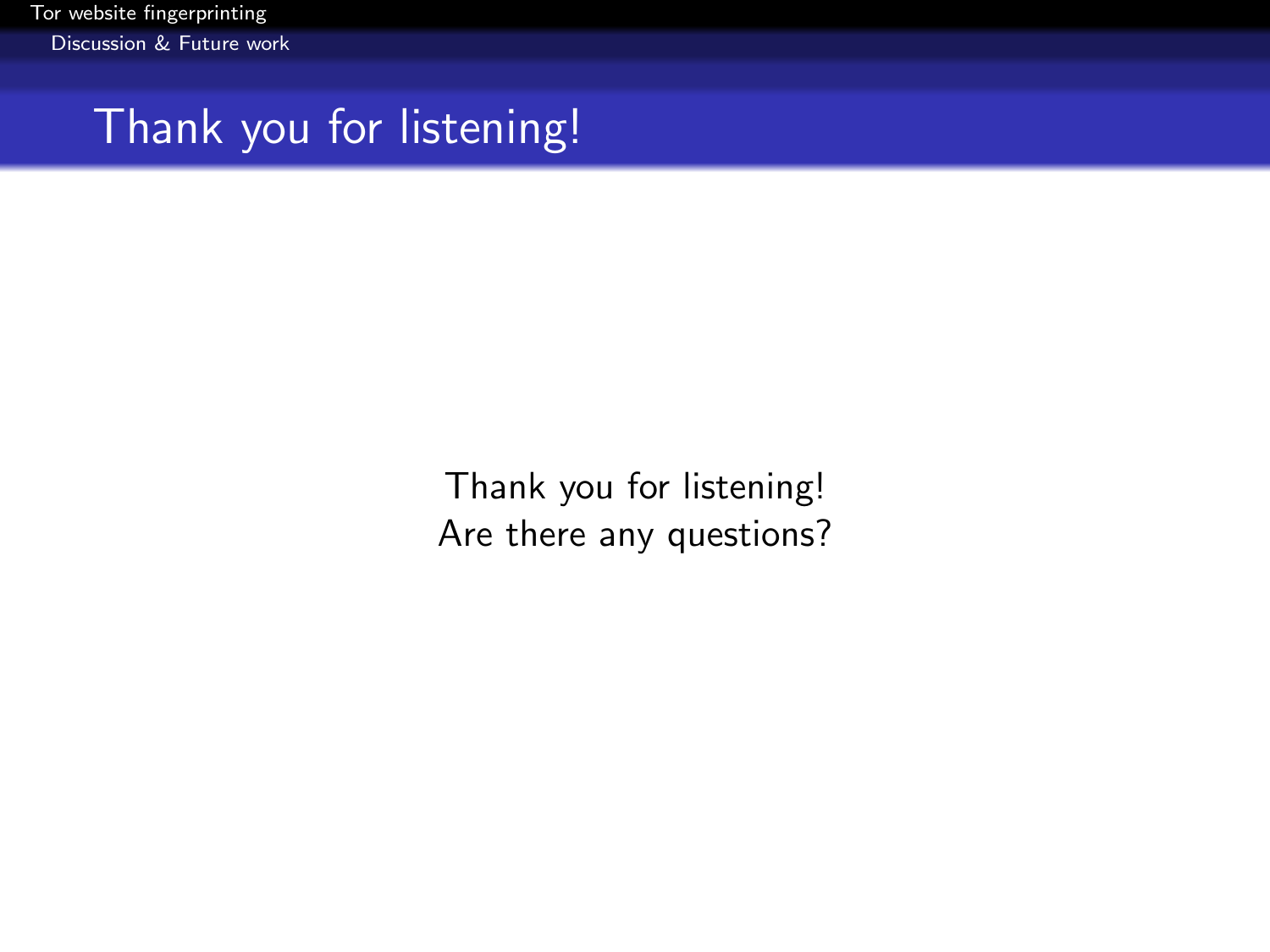### <span id="page-27-0"></span>Optimal string aligment distance

**Algorithm 2** Optimal string alignment distance

**Input:** Strings  $s_1$ ,  $s_2$  with  $|s_1| = m$  and  $|s_2| = n$ ; insertion/deletion cost  $cost_{id}$ , substitution cost  $cost_{sub}$ , transposition cost  $cost_{trans}$ 

**Output:** OSAD of  $s_1$  and  $s_2$ 

1: Initialize matrix  $M$  of dimensions  $m$  by  $n$ , with: 2:  $M(i, 0) = i \cdot cost_{id} \quad \forall \ 0 \le i \le m$ 3:  $M(0, i) = i \cdot cost_{id} \quad \forall \ 0 < i \le n$ 4: for  $0 < i < m, 0 < j < n$  do  $5:$ if  $s_1(i) = s_2(i)$  then  $cost_{i,i+1} = 0$ 6: else  $cost_{idt} = cost_{id}$ end if  $7.$  $M_{ins} = M(i-1, i) + cost_{idt}$  $\mathbf{R}$  $M_{del} = M(i, i - 1) + cost_{idt}$  $\mathbf{Q}$  $10:$  $M_{sub} = M(i - 1, i - 1) + cost_{sub}$ if  $s_1(i) = s_2(i-1) \& s_1(i-1) = s_2(i)$  then  $11:$  $M_{transpose} = M(i-2, j-2) + cost_{trans}$  $12:$  $13<sup>2</sup>$ else  $14<sup>1</sup>$  $M_{transpose} = +\infty$  $15:$ end if  $M(i, j) = \min\{M_{ins}, M_{del}, M_{sub}, M_{transpose}\}\$  $16:$  $17:$  end for 18: Return  $M(m, n)$ 

Figure: As in Appendix B of Wang and Goldberg (2013).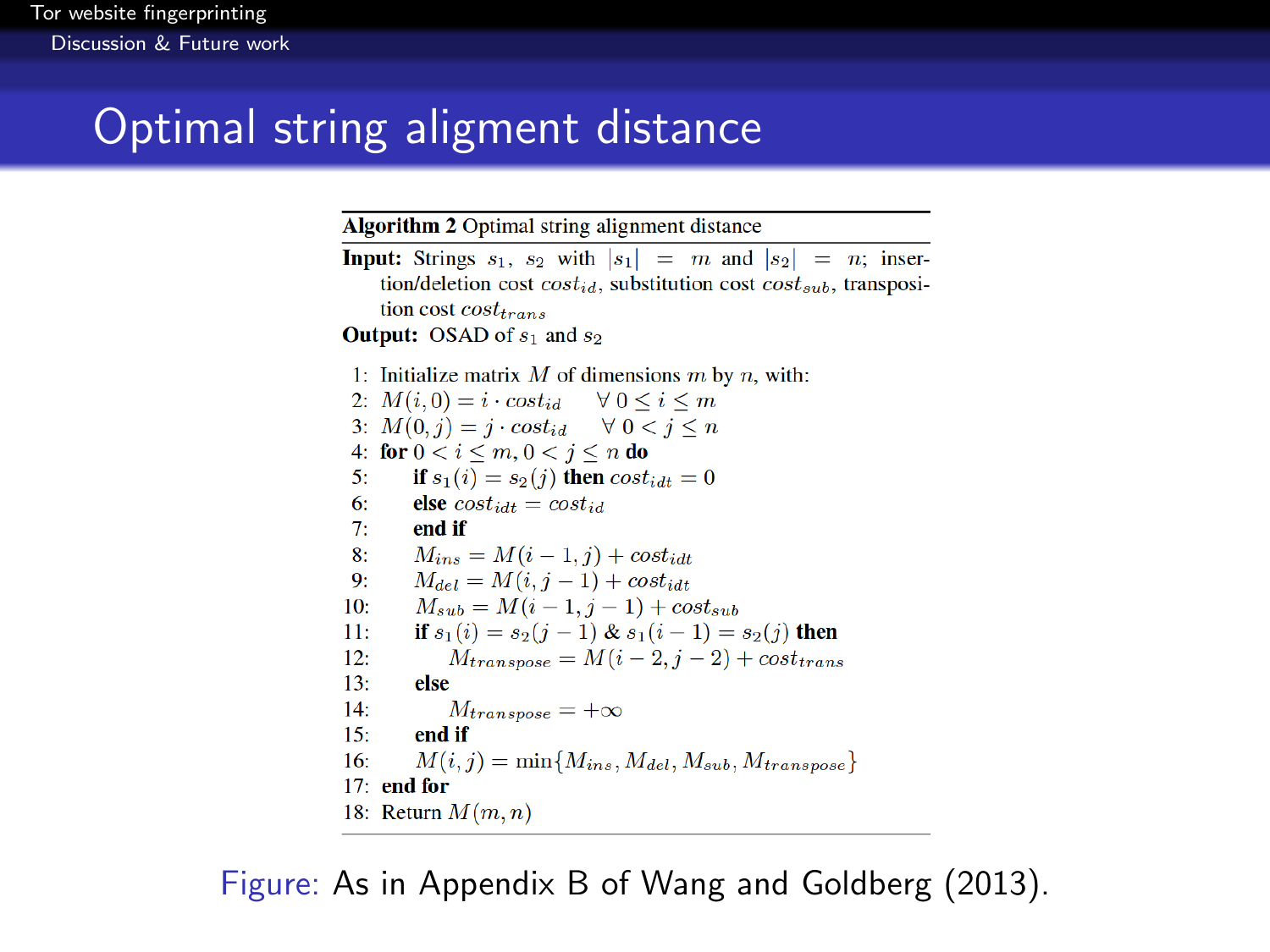### <span id="page-28-0"></span>References I

"How Tor works" images on slides [7](#page-6-1) based on "How Tor Works" images from <https://www.torproject.org/about/overview>. Devil, Py, Coding, Monitor and Onion icons in figure on slide [8,](#page-7-1) [13](#page-17-1) and [7](#page-6-1) made by [Freepik](http://www.freepik.com) from [www.flaticon.com](http://www.flaticon.com) and is licensed by [CC 3.0 BY.](http://creativecommons.org/licenses/by/3.0/)

Server and Folder icons in figure on slide [13](#page-17-1) and [7](#page-6-1) made by [Ma](http://www.flaticon.com/authors/madebyoliver)debyoliver from [www.flaticon.com](http://www.flaticon.com) and is licensed by [CC 3.0 BY.](http://creativecommons.org/licenses/by/3.0/)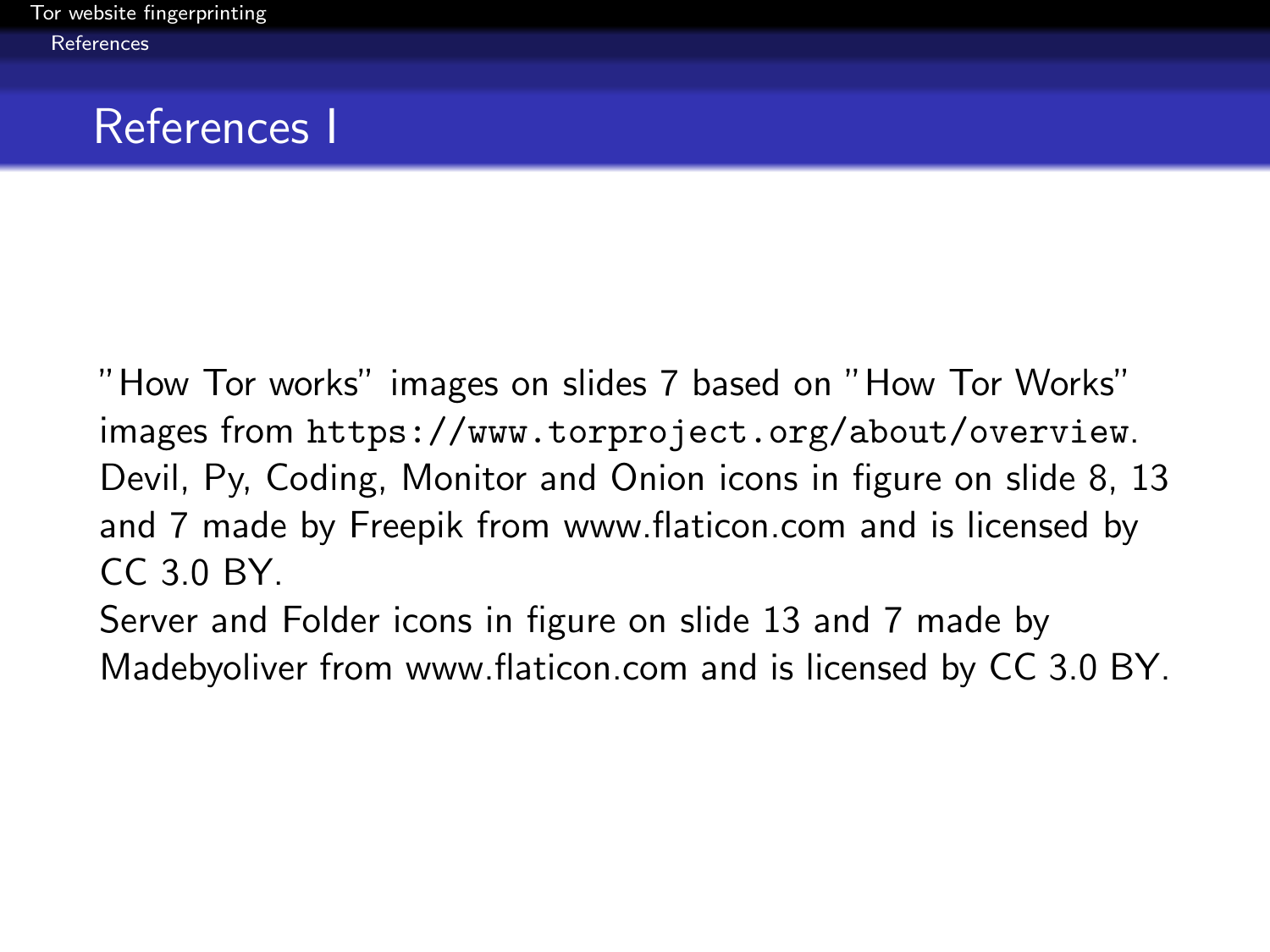### <span id="page-29-0"></span>References II

- Henri Bal, Dick Epema, Cees de Laat, Rob van Nieuwpoort, John Romein, Frank Seinstra, Cees Snoek, and Harry Wijshoff. A medium-scale distributed system for computer science research: Infrastructure for the long term. Computer, 49(5):54–63, 2016.
- Xiang Cai, Xin Cheng Zhang, Brijesh Joshi, and Rob Johnson. Touching from a distance: Website fingerprinting attacks and defenses. In Proceedings of the 2012 ACM conference on Computer and communications security, pages 605–616. ACM, 2012.
- Dominik Herrmann, Rolf Wendolsky, and Hannes Federrath. Website fingerprinting: attacking popular privacy enhancing technologies with the multinomial na¨ıve-bayes classifier. In Proceedings of the 2009 ACM workshop on Cloud computing security, pages 31–42. ACM, 2009.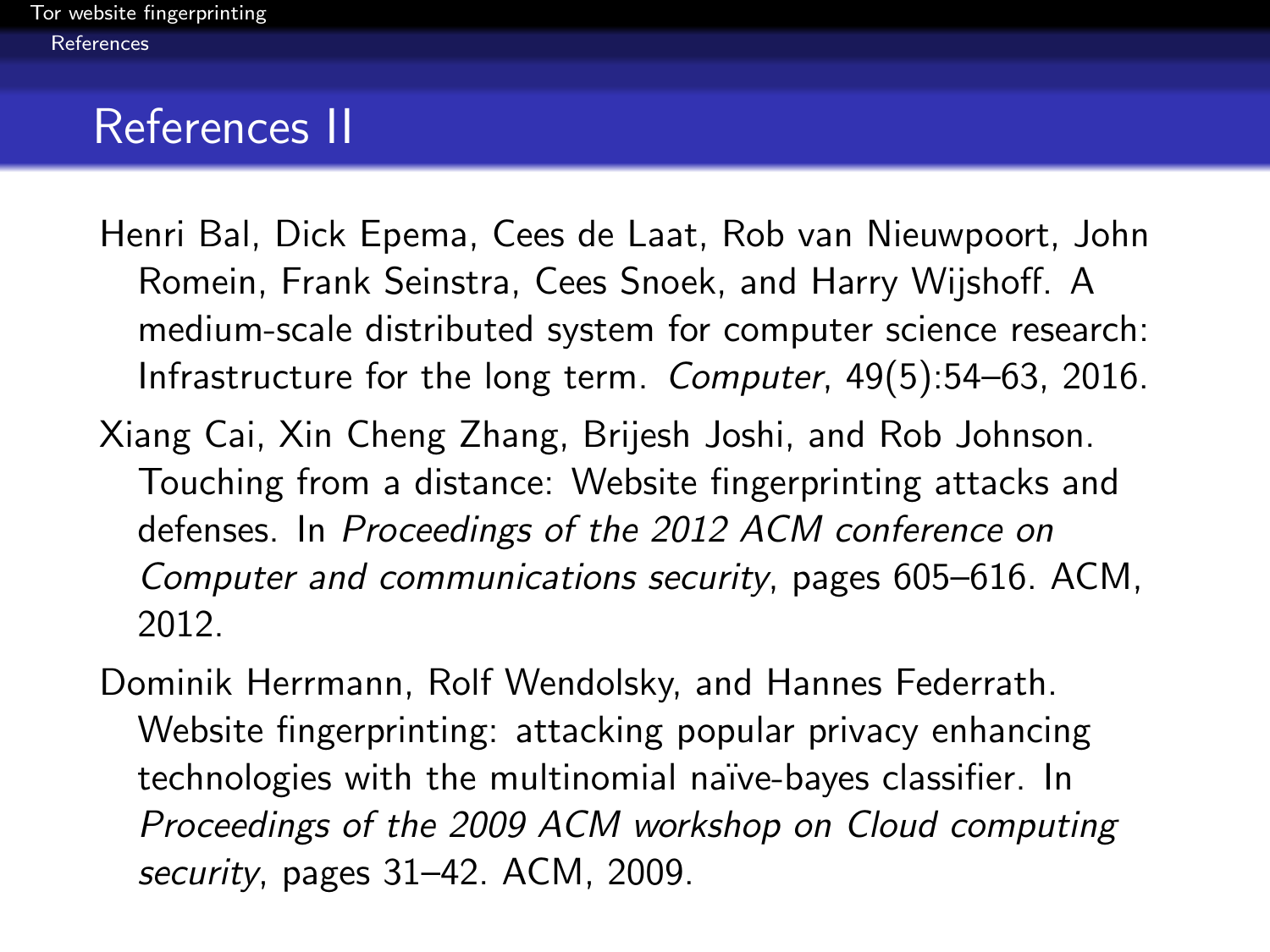### <span id="page-30-0"></span>References III

- Marc Juarez, Sadia Afroz, Gunes Acar, Claudia Diaz, and Rachel Greenstadt. A critical evaluation of website fingerprinting attacks. In Proceedings of the 2014 ACM SIGSAC Conference on Computer and Communications Security, pages 263–274. ACM, 2014.
- Marc Liberatore and Brian Neil Levine. Inferring the source of encrypted http connections. In Proceedings of the 13th ACM conference on Computer and communications security, pages 255–263. ACM, 2006.
- Andriy Panchenko, Lukas Niessen, Andreas Zinnen, and Thomas Engel. Website fingerprinting in onion routing based anonymization networks. In Proceedings of the 10th annual ACM workshop on Privacy in the electronic society, pages 103–114. ACM, 2011.